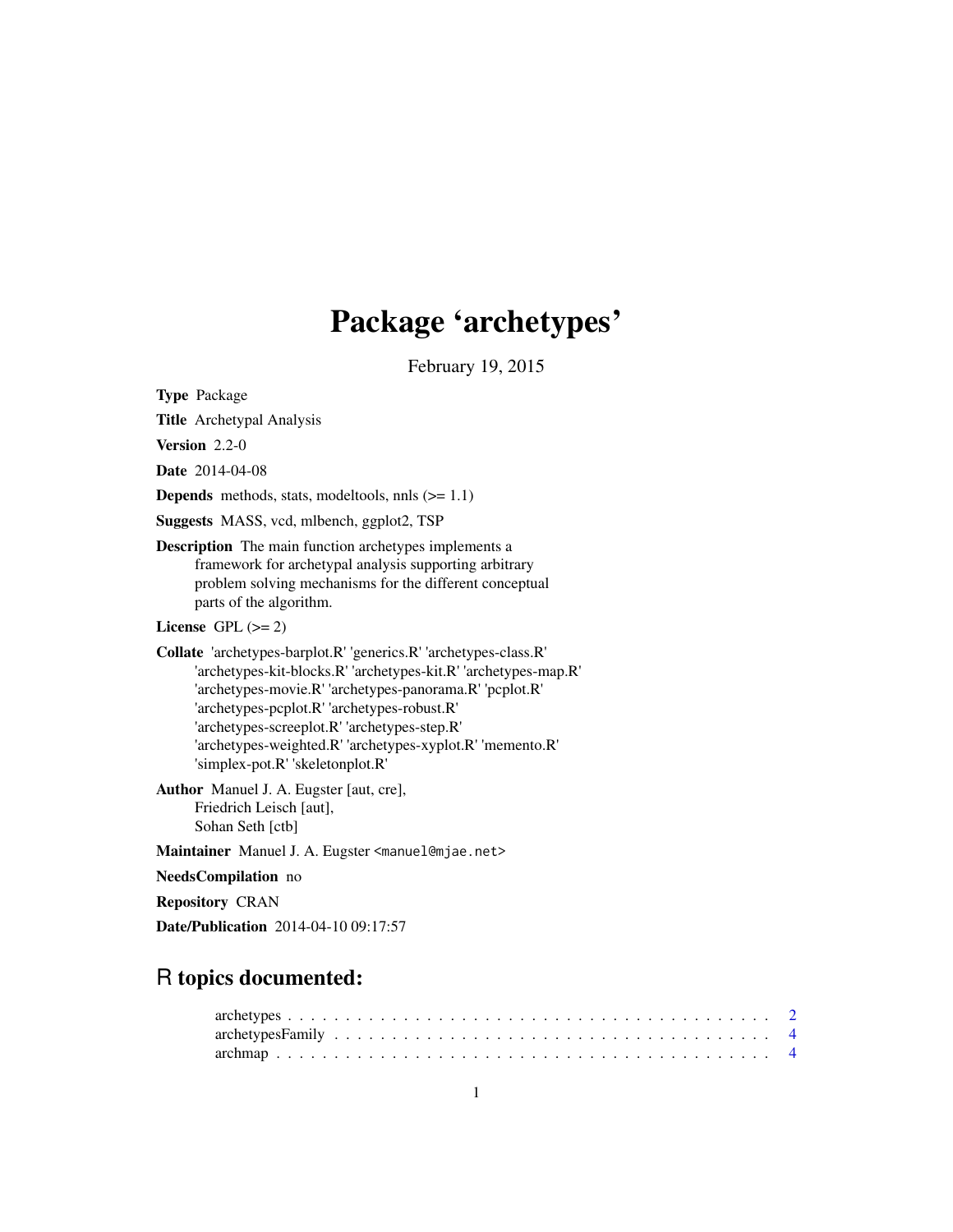<span id="page-1-0"></span>

| weighted Archetypes $\ldots \ldots \ldots \ldots \ldots \ldots \ldots \ldots \ldots \ldots \ldots \ldots \ldots$ | 22<br>23<br>24<br>24<br>25<br>25<br>26<br>27<br>27<br>28<br>29                                                  |
|------------------------------------------------------------------------------------------------------------------|-----------------------------------------------------------------------------------------------------------------|
|                                                                                                                  |                                                                                                                 |
|                                                                                                                  |                                                                                                                 |
|                                                                                                                  |                                                                                                                 |
|                                                                                                                  |                                                                                                                 |
|                                                                                                                  |                                                                                                                 |
|                                                                                                                  |                                                                                                                 |
|                                                                                                                  |                                                                                                                 |
|                                                                                                                  |                                                                                                                 |
|                                                                                                                  |                                                                                                                 |
|                                                                                                                  |                                                                                                                 |
|                                                                                                                  |                                                                                                                 |
|                                                                                                                  | 21                                                                                                              |
|                                                                                                                  | 21                                                                                                              |
|                                                                                                                  | 20                                                                                                              |
|                                                                                                                  | 19                                                                                                              |
|                                                                                                                  | 18                                                                                                              |
|                                                                                                                  | 18                                                                                                              |
|                                                                                                                  | 17                                                                                                              |
|                                                                                                                  | 16                                                                                                              |
|                                                                                                                  | 16                                                                                                              |
|                                                                                                                  | 15                                                                                                              |
|                                                                                                                  | 15                                                                                                              |
|                                                                                                                  | 14                                                                                                              |
|                                                                                                                  | 13                                                                                                              |
|                                                                                                                  | 12                                                                                                              |
|                                                                                                                  | 12                                                                                                              |
|                                                                                                                  | 11                                                                                                              |
|                                                                                                                  | 10                                                                                                              |
|                                                                                                                  | 10                                                                                                              |
|                                                                                                                  | 9                                                                                                               |
|                                                                                                                  | 9                                                                                                               |
|                                                                                                                  | 8                                                                                                               |
|                                                                                                                  | 8                                                                                                               |
|                                                                                                                  | $\overline{7}$                                                                                                  |
|                                                                                                                  | 6                                                                                                               |
|                                                                                                                  | $simplex\_projection \dots \dots \dots \dots \dots \dots \dots \dots \dots \dots \dots \dots \dots \dots \dots$ |

<span id="page-1-1"></span>archetypes *Perform archetypal analysis on a data matrix.*

# Description

Perform archetypal analysis on a data matrix.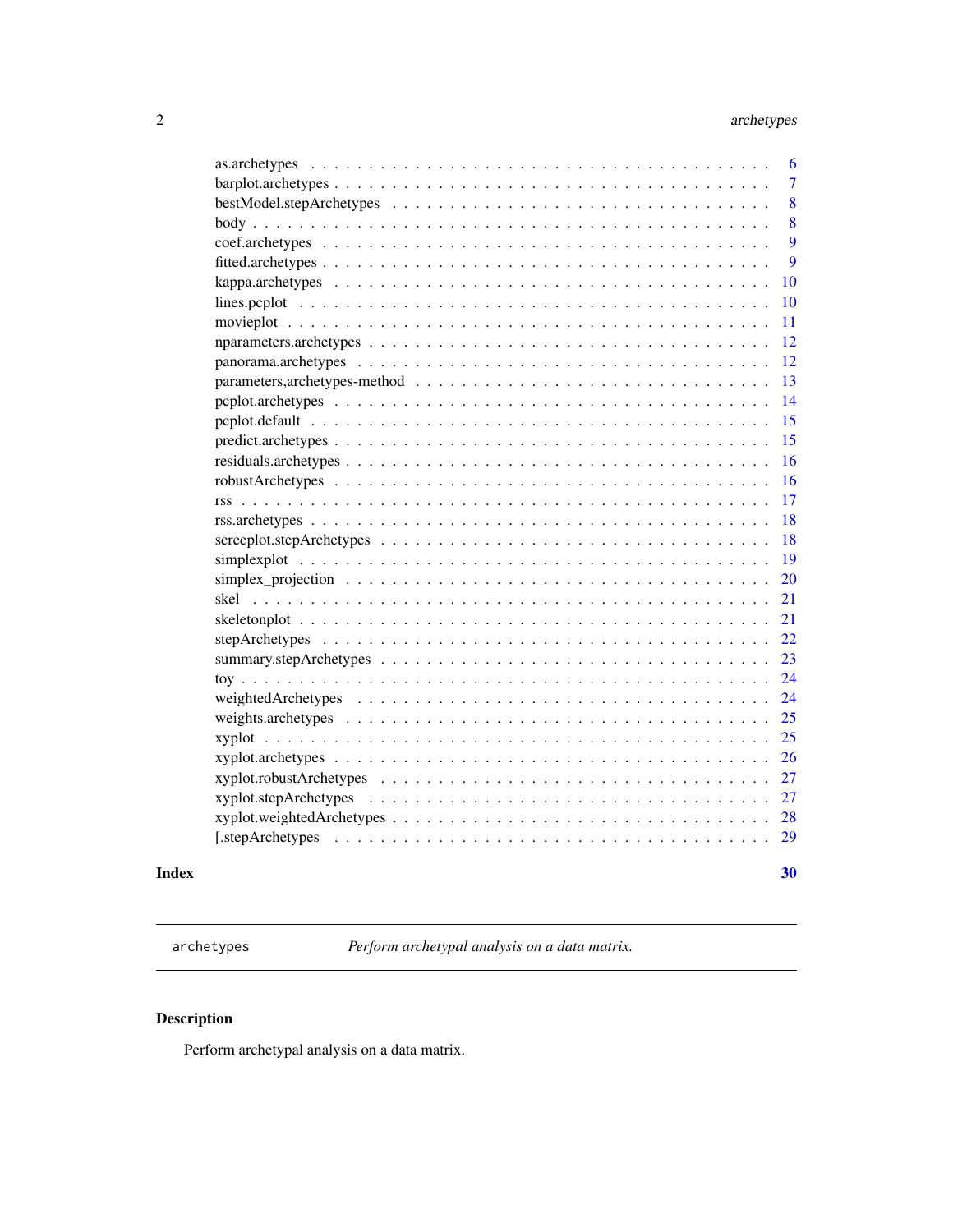#### <span id="page-2-0"></span>archetypes 3

# Usage

```
archetypes(data, k, weights = NULL, maxIterations = 100,
 minImprovement = sqrt(.Machine$double.eps), maxKappa = 1000,
 verbose = FALSE, saveHistory = TRUE,
  family = archetypesFamily("original"), ...)
```
# Arguments

| data          | A numeric $n \times m$ data matrix.                                              |
|---------------|----------------------------------------------------------------------------------|
| k             | The number of archetypes.                                                        |
| weights       | Data weights matrix or vector (used as elements of the diagonal weights matrix). |
| maxIterations | The maximum number of iterations.                                                |
|               | minImprovement The minimal value of improvement between two iterations.          |
| maxKappa      | The limit of kappa to report an ill-ness warning.                                |
| verbose       | Print some details during execution.                                             |
| saveHistory   | Save each execution step in an environment for further analyses.                 |
| family        | Blocks defining the underlying problem solving mechanisms; see archetypesFamily. |
| $\cdots$      | Additional arguments for family blocks.                                          |

# Value

An object of class archetypes, see [as.archetypes](#page-5-1).

# References

Cutler and Breiman. Archetypal Analysis. Technometrics, 36(4), 1994. 338-348.

#### See Also

Other archetypes: [archetypesFamily](#page-3-1); [as.archetypes](#page-5-1); [robustArchetypes](#page-15-1); [weightedArchetypes](#page-23-1)

#### Examples

```
data(toy)
 a <- archetypes(toy, 3)
```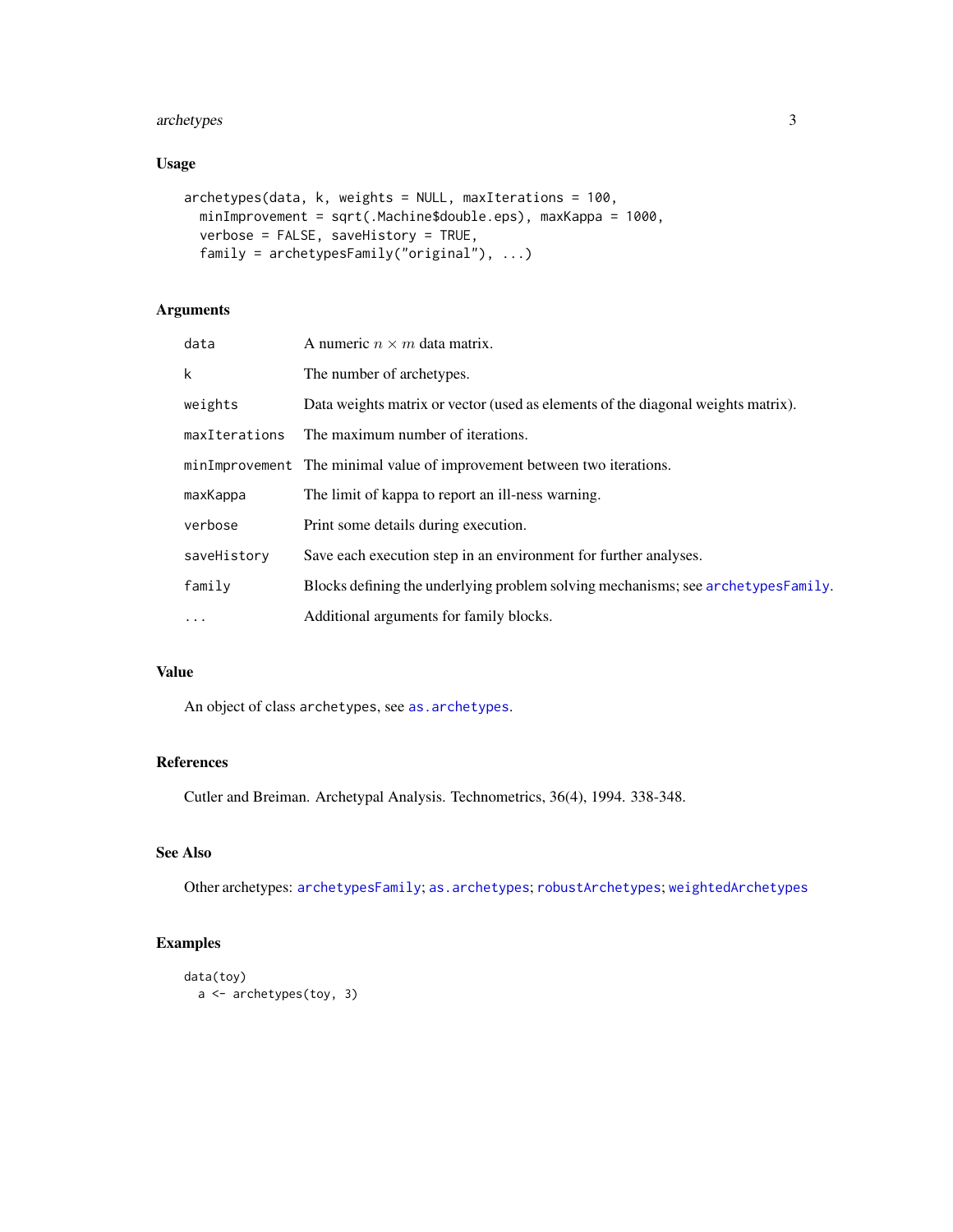<span id="page-3-1"></span><span id="page-3-0"></span>archetypesFamily *Archetypes family constructor*

#### Description

This function returns a problem solving block for each of the different conceptual parts of the algorithm.

#### Usage

```
archetypesFamily(which = c("original", "weighted", "robust"), ...)
```
#### Arguments

| which    | The kind of archetypes family.                                 |
|----------|----------------------------------------------------------------|
| $\cdots$ | Exchange predefined family blocks with self-defined functions. |

#### Value

A list containing a function for each of the different parts.

#### See Also

Other archetypes: [archetypes](#page-1-1); [as.archetypes](#page-5-1); [robustArchetypes](#page-15-1); [weightedArchetypes](#page-23-1)

<span id="page-3-2"></span>archmap *Archetypal maps*

#### Description

Two-dimensional projection of the observations based on the alpha coefficients into a space spanned by the (projected) archetypes.

```
archmap(object, projection = simplex_projection, projection_args = list(),
  rotate = 0, cex = 1.5, col = 1, pch = 1, xlab = "", ylab = "",
  axes = FALSE, asp = TRUE, ...)
```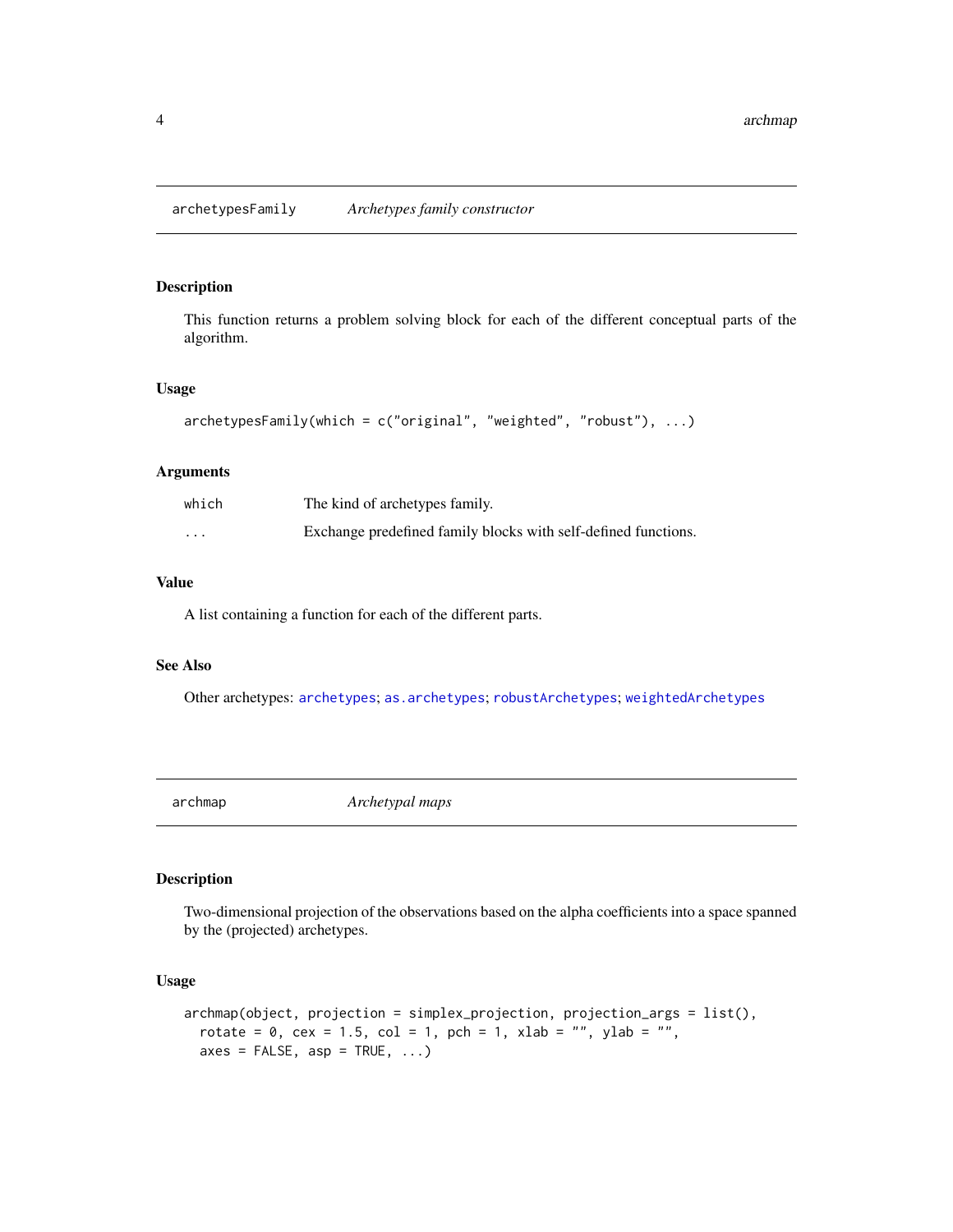#### <span id="page-4-0"></span>archmap 5

#### Arguments

| object          | An archetypes object                                                 |
|-----------------|----------------------------------------------------------------------|
| projection      | Projection function; see archmap_projections                         |
| projection_args |                                                                      |
|                 | Arguments passed to the projection function; see archmap_projections |
| rotate          | Rotation angle to rotate the projection                              |
| cex             | Character expansion of archetypes                                    |
| col             | Color of observations                                                |
| pch             | Point character of observations                                      |
| xlab            | A label for the x-axis                                               |
| ylab            | A label for the y-axis                                               |
| axes            | Logical value to draw axes or not                                    |
| asp             | The y/x aspect ratio                                                 |
|                 | Arguments passed to the underlying plot function                     |
|                 |                                                                      |

#### Value

Invisible matrix with the projected archetypes

# See Also

Other archmap: [archmap\\_projections](#page-19-1), [atypes\\_projection](#page-19-1), [simplex\\_projection](#page-19-2), [tspsimplex\\_projection](#page-19-1)

#### Examples

```
## Not run:
 data("skel", package = "archetypes")
 skel2 <- subset(skel, select = -Gender)
 set.seed(1981)
 a \leftarrow archetypes(skel2, k = 5)
 ## Simplex projection:
 archmap(a, col = skel$Gender)
 ## Simplex projection with archetypes arranged according to their
 ## distances:
 archmap(a, col = skel$Gender,
         projection = tspsimplex_projection)
 archmap(a, col = skel$Gender,
         projection = tspsimplex_projection,
         projection_args = list(equidist = TRUE))
 ## MDS projection:
 archmap(a, col = skel$Gender,
         projection = atypes_projection)
```
## End(Not run)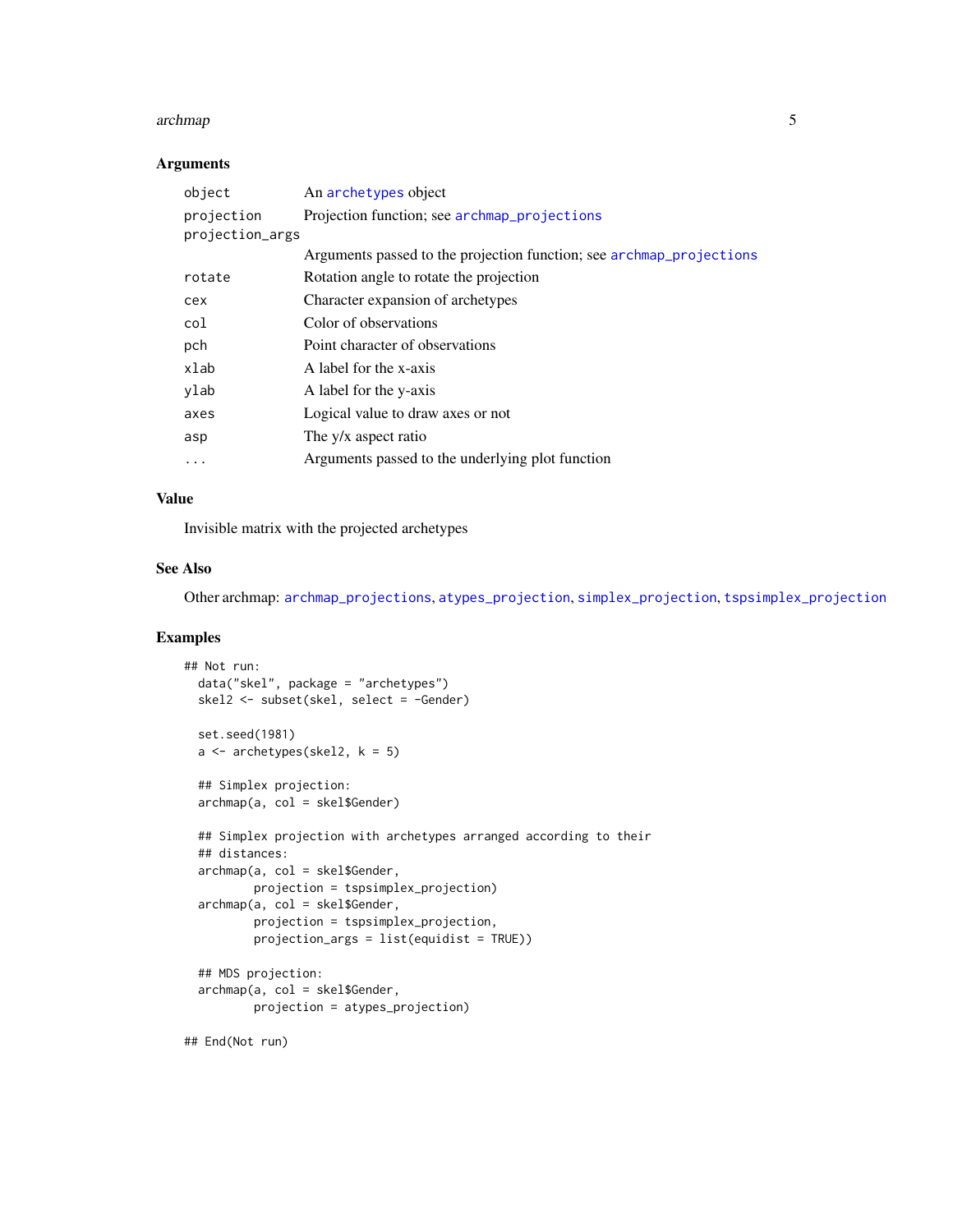<span id="page-5-1"></span><span id="page-5-0"></span>

Archetypes object constructor

#### Usage

```
as.archetypes(object, k, alphas, rss, iters = NULL, call = NULL,
 history = NULL, kappas = NULL, betas = NULL, zas = NULL,
  family = NULL, familyArgs = NULL, residuals = NULL, weights = NULL,
  reweights = NULL, scaling = NULL)
```
#### Arguments

| object     | The archetypes; a $p \times m$ matrix, see parameters.                                        |
|------------|-----------------------------------------------------------------------------------------------|
| k          | The number of archetypes;                                                                     |
| alphas     | The coefficients; a $n \times p$ matrix, see coef.                                            |
| rss        | The residual sum of squares; see rss. archetypes.                                             |
| iters      | The number of iterations to the convergence.                                                  |
| call       | The call of the archetypes function.                                                          |
| history    | If saveHistory set then an environment with the archetypes object for each<br>execution step; |
| kappas     | The kappas for each system of linear equations.                                               |
| betas      | The data coefficients; a $p \times n$ matrix.                                                 |
| zas        | The temporary archetypes.                                                                     |
| family     | The archetypes family.                                                                        |
| familyArgs | Additional arguments for family blocks.                                                       |
| residuals  | The residuals.                                                                                |
| weights    | The data weights.                                                                             |
| reweights  | The data reweights.                                                                           |
| scaling    | The scaling parameters of the data.                                                           |
|            |                                                                                               |

# Value

A list with an element for each parameter and class attribute archetypes.

# See Also

Other archetypes: [archetypesFamily](#page-3-1); [archetypes](#page-1-1); [robustArchetypes](#page-15-1); [weightedArchetypes](#page-23-1)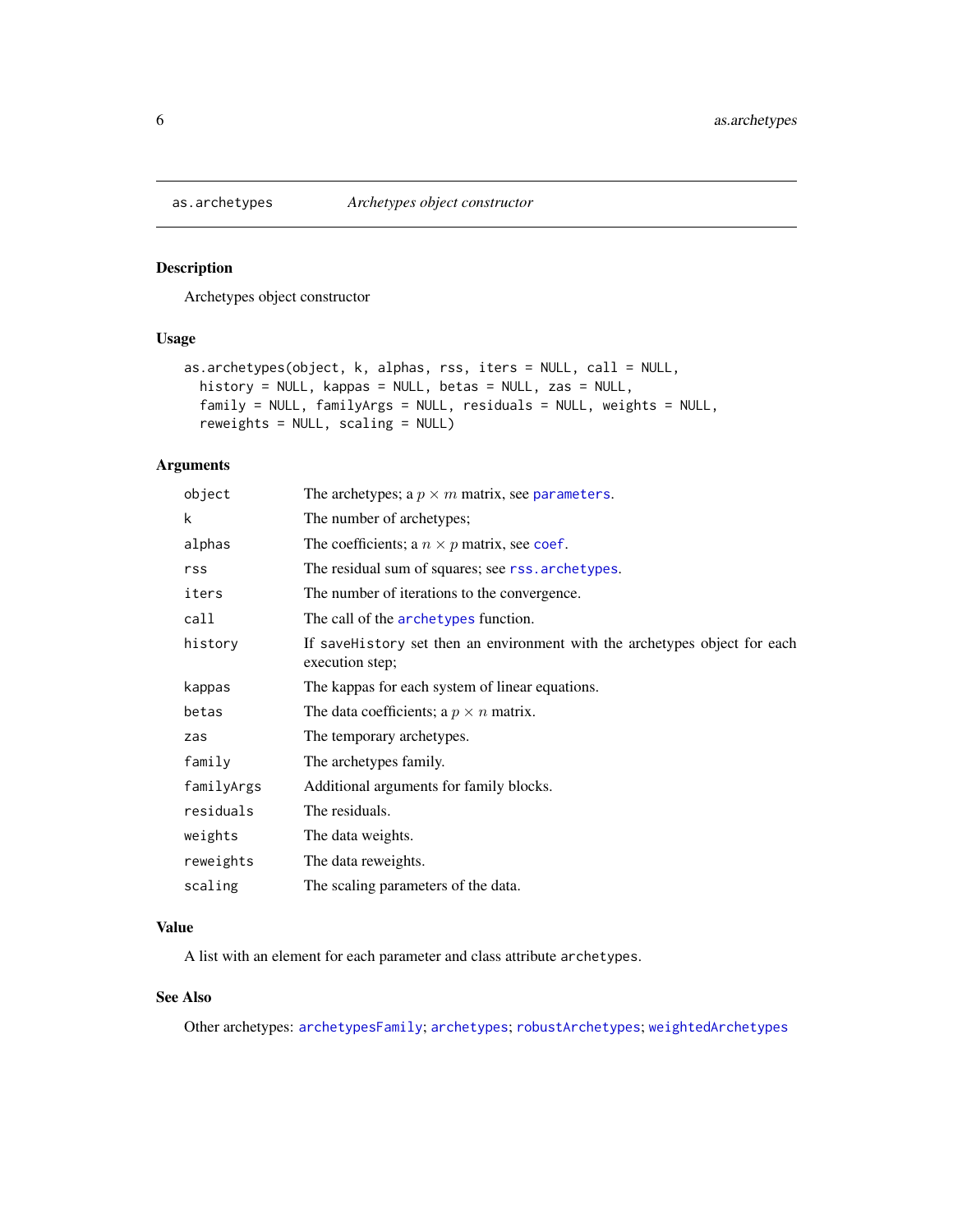<span id="page-6-0"></span>Barplot of archetypes.

# Usage

```
## S3 method for class 'archetypes'
barplot(height, data, which = c("below", "beside"),
 which.beside = c("atypes", "variables"), which.below = c("compressed",
  "default"), percentiles = FALSE, below.compressed.height = 0.1,
 below.compressed.srt = 0, col.atypes = NULL, ...)
```
# Arguments

| An archetypes object.                                                                              |  |  |  |  |
|----------------------------------------------------------------------------------------------------|--|--|--|--|
| The original data matrix.                                                                          |  |  |  |  |
| be low creates a barplot for each archetype, beside creates one barplot with bars<br>side by side. |  |  |  |  |
| Barplot according to atypes or variables.                                                          |  |  |  |  |
| compressed plots the labels only once.                                                             |  |  |  |  |
| Show real values or percentile profiles.                                                           |  |  |  |  |
| below.compressed.height<br>Height of additional tail subplot.                                      |  |  |  |  |
| below.compressed.srt<br>Rotations of the x-labels.                                                 |  |  |  |  |
| Color of archetypes; only used in below.compressed.                                                |  |  |  |  |
| Passed to the underlying barplot call.                                                             |  |  |  |  |
|                                                                                                    |  |  |  |  |

# Value

Undefined.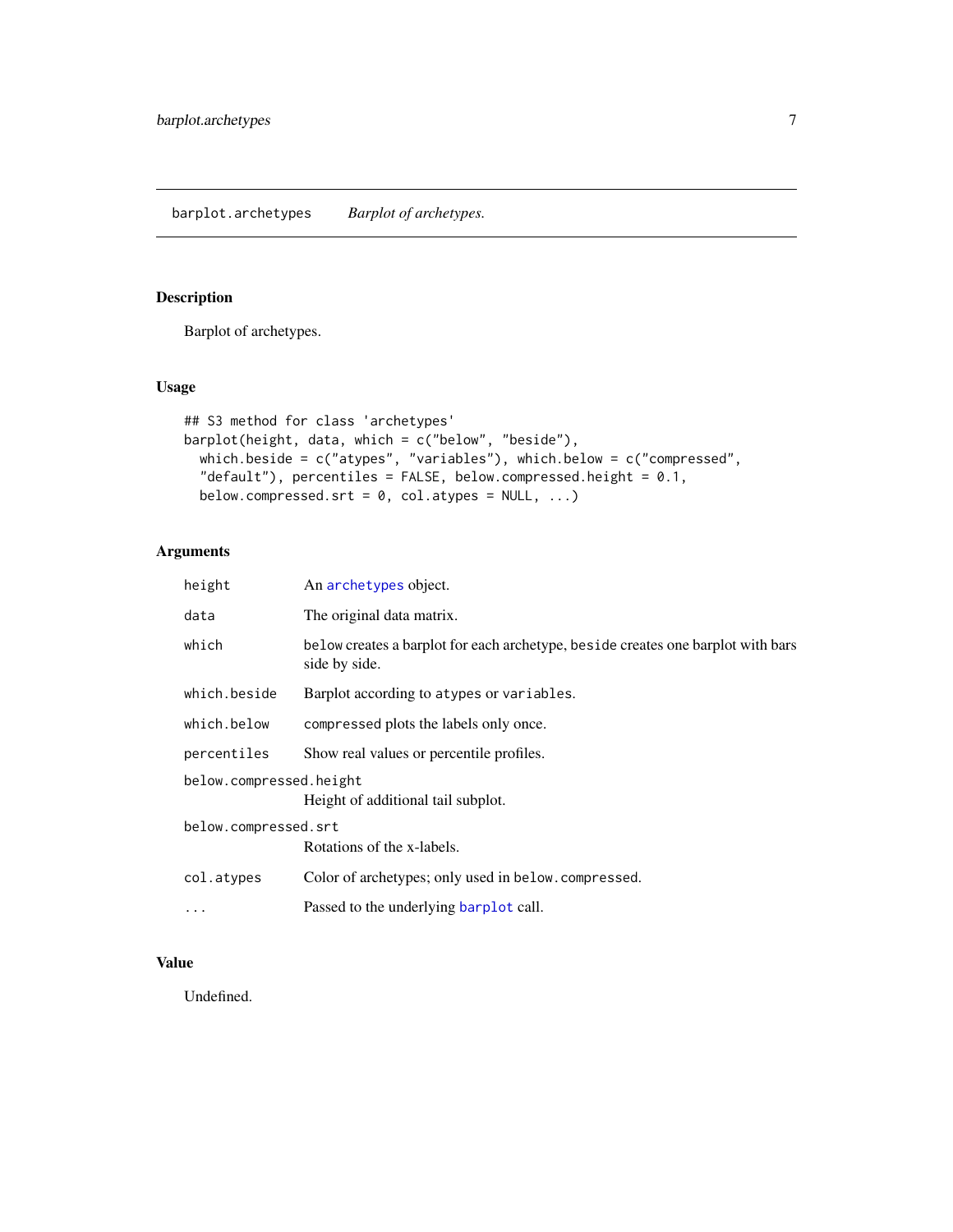<span id="page-7-0"></span>bestModel.stepArchetypes

*Return best model*

#### Description

Return best model

#### Usage

```
## S3 method for class 'stepArchetypes'
bestModel(object, ...)
## S3 method for class 'repArchetypes'
bestModel(object, ...)
```
#### Arguments

| object   | An archetypes object. |
|----------|-----------------------|
| $\cdots$ | <i>l</i> gnored       |

<span id="page-7-1"></span>

body *Exploring relationships in body dimensions*

#### Description

Body girth measurements and skeletal diameter measurements, as well as age, weight, height and gender, are given for 507 physically active individuals - 247 men and 260 women.

#### Usage

body

#### Format

A data.frame containing 507 observations of 25 variables.

#### References

Heinz, Peterson, Johnson and Kerk. "Exploring relationships in body dimensions". Journal of Statistics Education, 11(2). http://www.amstat.org/publications/jse/v11n2/datasets.heinz.html

#### See Also

skel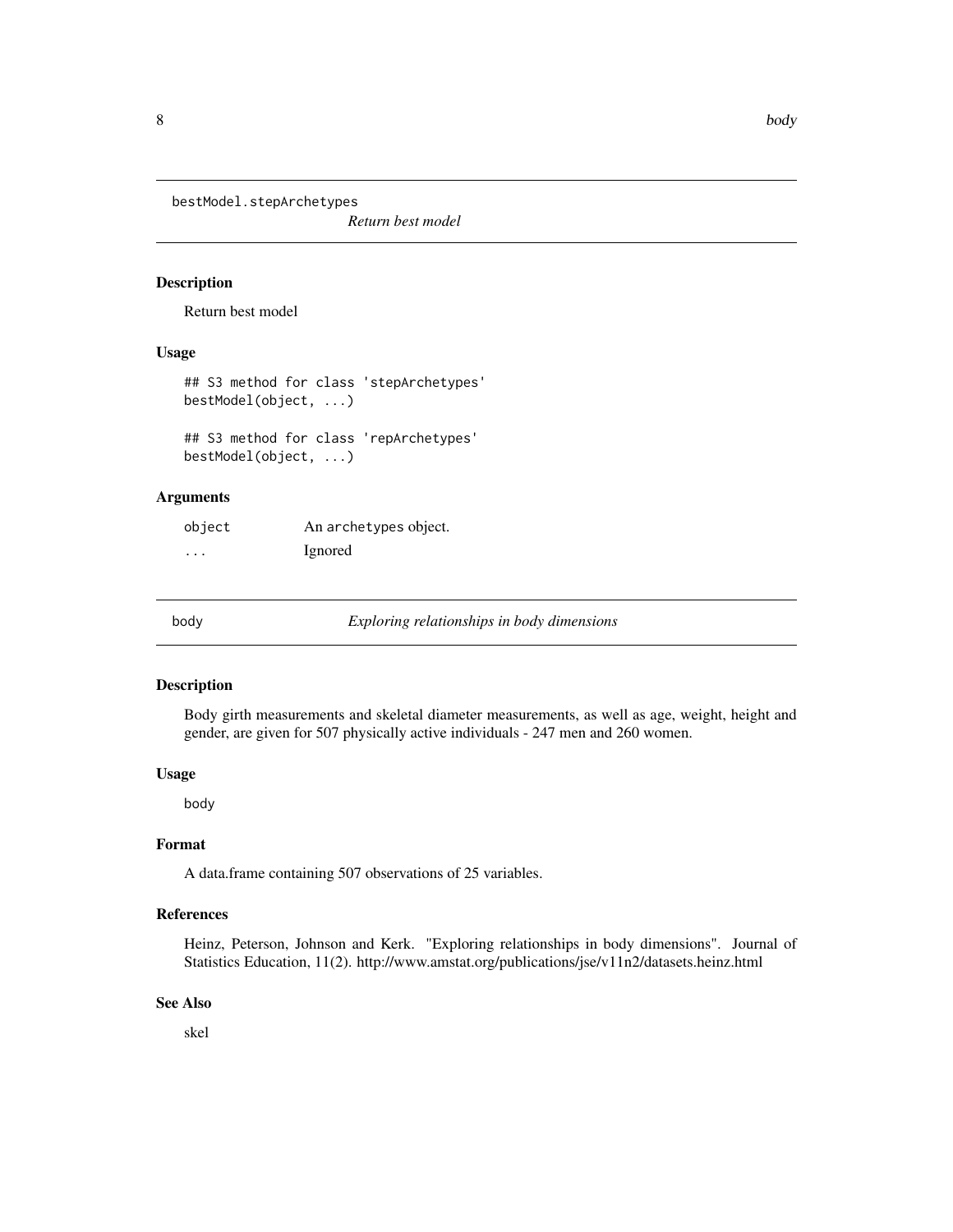<span id="page-8-0"></span>coef.archetypes *Return coefficients*

#### Description

Return coefficients

# Usage

```
## S3 method for class 'archetypes'
coef(object, type = c("alphas", "beta"), ...)
```
#### Arguments

| object | An archetypes object.              |
|--------|------------------------------------|
| type   | Return alpha or beta coefficients. |
| .      | Ignored.                           |

# Value

Coefficient matrix.

fitted.archetypes *Return fitted data*

# Description

Returns the approximated data.

# Usage

## S3 method for class 'archetypes' fitted(object, ...)

#### Arguments

| object   | An archetypes object. |
|----------|-----------------------|
| $\cdots$ | Ignored.              |

# Value

Matrix with approximated data.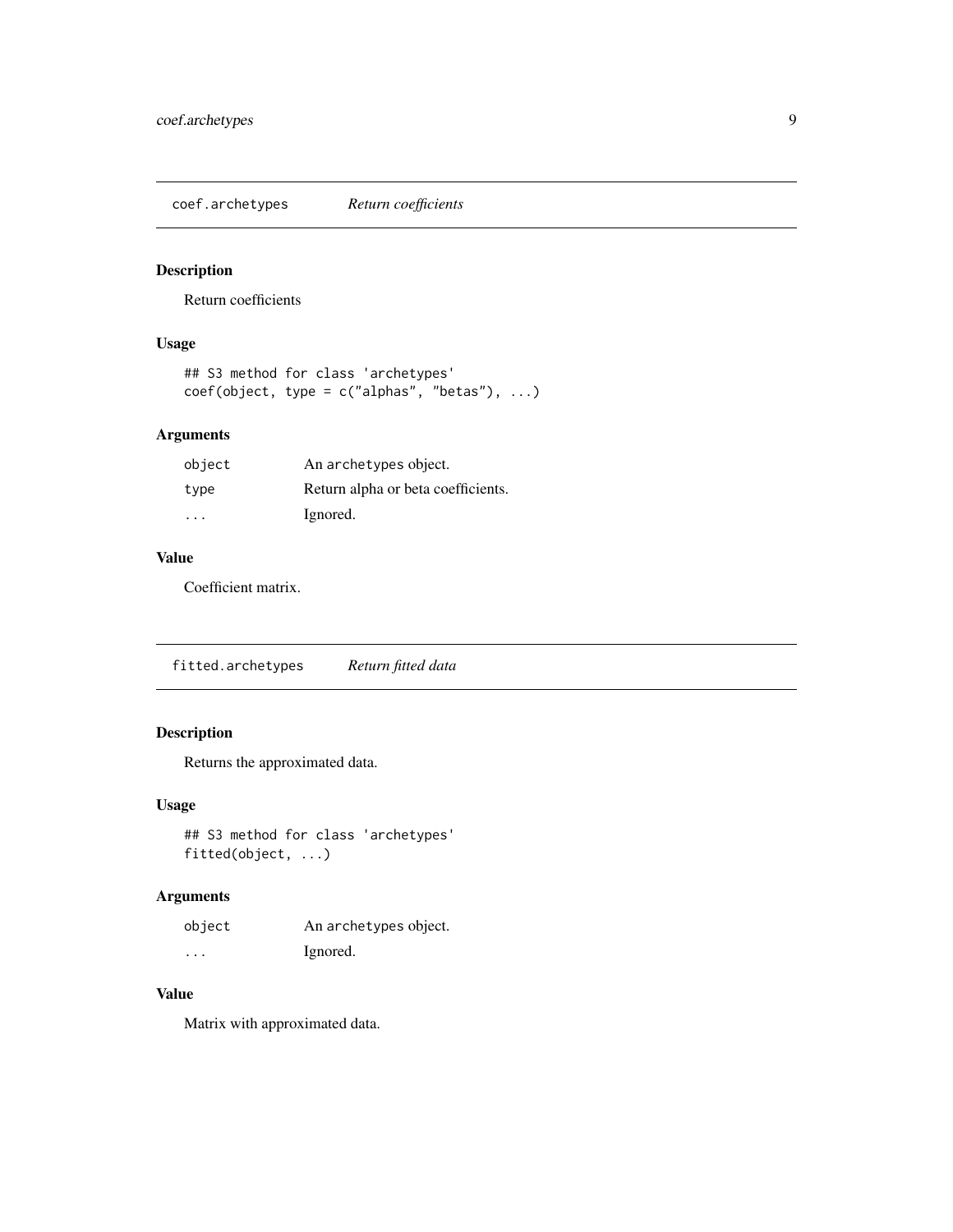<span id="page-9-0"></span>kappa.archetypes *Return kappa*

# Description

Return kappa

# Usage

## S3 method for class 'archetypes' kappa(z, ...)

#### Arguments

|          | An archetypes object. |
|----------|-----------------------|
| $\cdots$ | Ignored.              |

# Value

A vector of kappas.

<span id="page-9-1"></span>lines.pcplot *Add lines to an existing parallel coordinates plot.*

#### Description

Add lines to an existing parallel coordinates plot.

# Usage

```
## S3 method for class 'pcplot'
lines(x, data, col = 1, lty = 1, ...)
```
#### Arguments

| $\mathsf{x}$ | A matrix or data frame containing the additional data. |
|--------------|--------------------------------------------------------|
| data         | The data of the existing parallel coordinates plot.    |
| col          | Line colors.                                           |
| ltv          | Line types.                                            |
|              | Passed to underlying matlines.                         |

# Value

Undefined.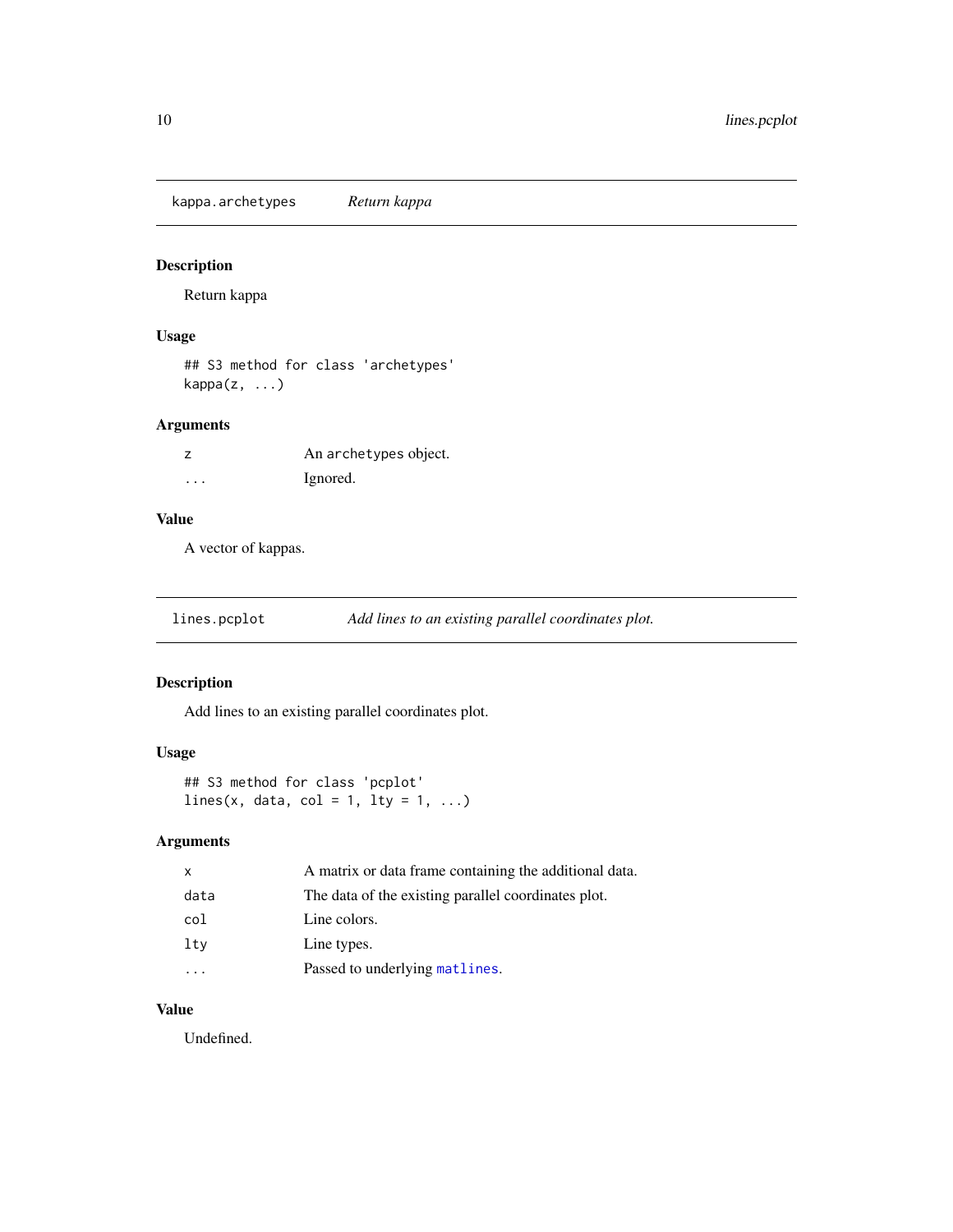<span id="page-10-0"></span>

Archetypes movies.

Shows the intermediate steps of the algorithm;

Archetypes parallel coordinates plot movie.

#### Usage

```
movieplot(zs, data, show = c("atypes", "adata", "rwdata"), ssleep = 0,bsleep = 0, postfn = function(iter) { }, rwdata.col1 = gray(0.7),
  rwdata.col2 = 2, ...)
movieplot2(zs, data, show = "atypes", ssleep = 0, bsleep = 0,
  zas.col = 2, zas.pch = 13, old.col = rgb(1, 0.5, 0.5), ...moviepcplot(zs, data, show = c("atypes", "adata"), ssleep = 0, bsleep = 0,
  ...)
```
#### Arguments

| <b>ZS</b>   | An archetypes object.                                                |
|-------------|----------------------------------------------------------------------|
| data        | The data matrix.                                                     |
| show        | Show archetypes or approximated data.                                |
| ssleep      | Seconds to sleep before start.                                       |
| bsleep      | Seconds to sleep between each plot.                                  |
| postfn      | Post plot function; is called in each iteration after the plot call. |
| rwdata.col1 | If show $=$ 'rwdata': color of base data set.                        |
| rwdata.col2 | If show $=$ 'rwdata': color of weighted data set.                    |
| .           | Passed to underlying plot functions.                                 |
| zas.col     | Color of the intermediate archetypes.                                |
| zas.pch     | Type of the intermediate archetypes points.                          |
| old.col     | Color of the archetypes on step further.                             |

#### Value

Undefined. Undefined. Undefined.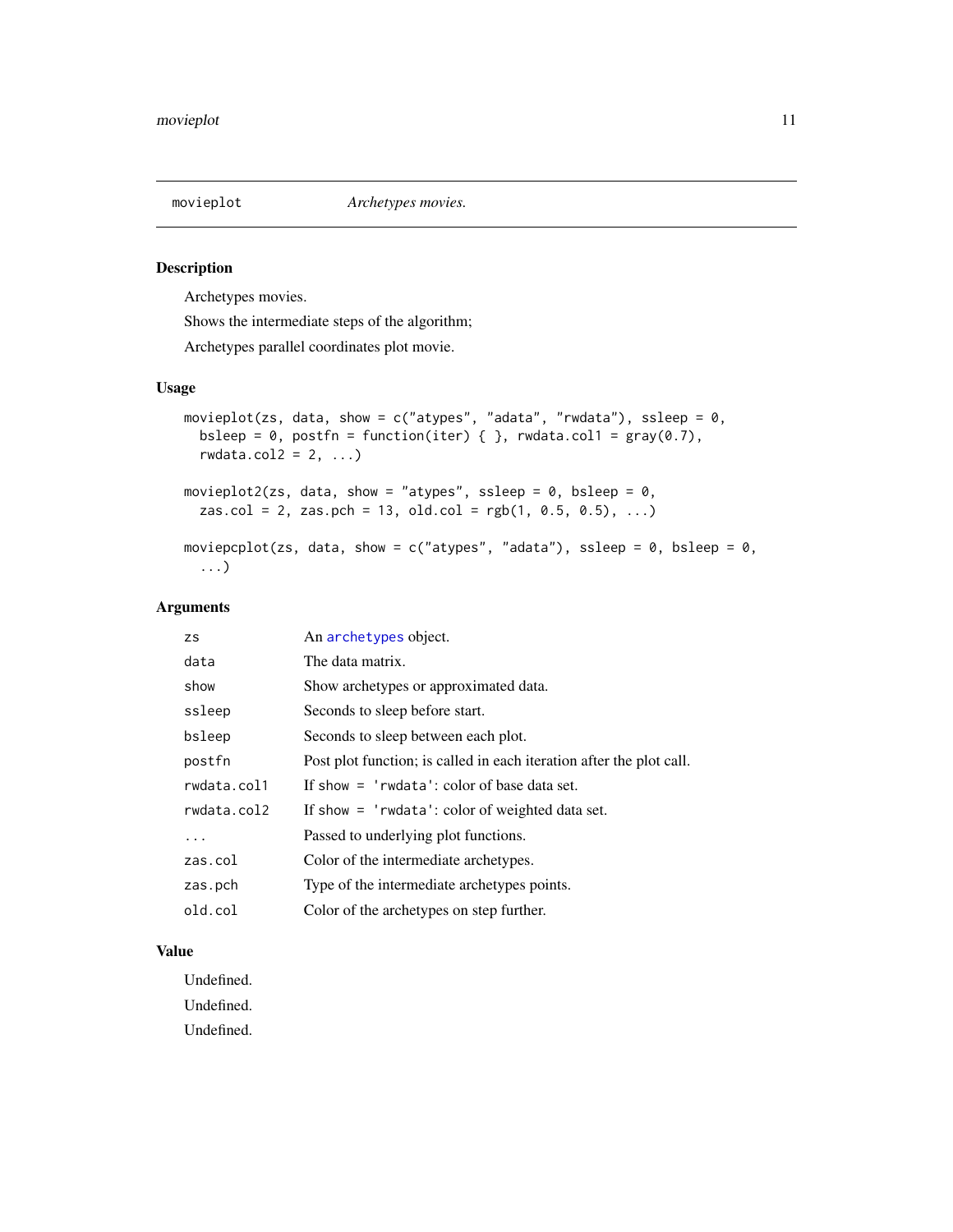<span id="page-11-0"></span>nparameters.archetypes

*Return number of archetypes*

#### Description

Return number of archetypes

#### Usage

```
## S3 method for class 'archetypes'
nparameters(object, ...)
```

```
## S3 method for class 'stepArchetypes'
nparameters(object, ...)
```

```
## S3 method for class 'repArchetypes'
nparameters(object, ...)
```
#### Arguments

| object | An archetypes object. |
|--------|-----------------------|
| .      | Ignored.              |

#### Value

Number of archetypes.

panorama.archetypes *Panorma plot for archetypes.*

#### Description

Panorma plot for archetypes.

```
## S3 method for class 'archetypes'
panorama(object, data, distfn = distEuclidean,
 xlab = "Index", ylab = "Distance", order = TRUE, col = 1, pch = 1,
  cex = 1, atypes.col = (seq(length = nparameters(object)) + 1),
  atypes.pch = rep(19, nparameters(object)), atypes.cex = rep(1,
  nparameters(object)), ylim = NULL, ...)
```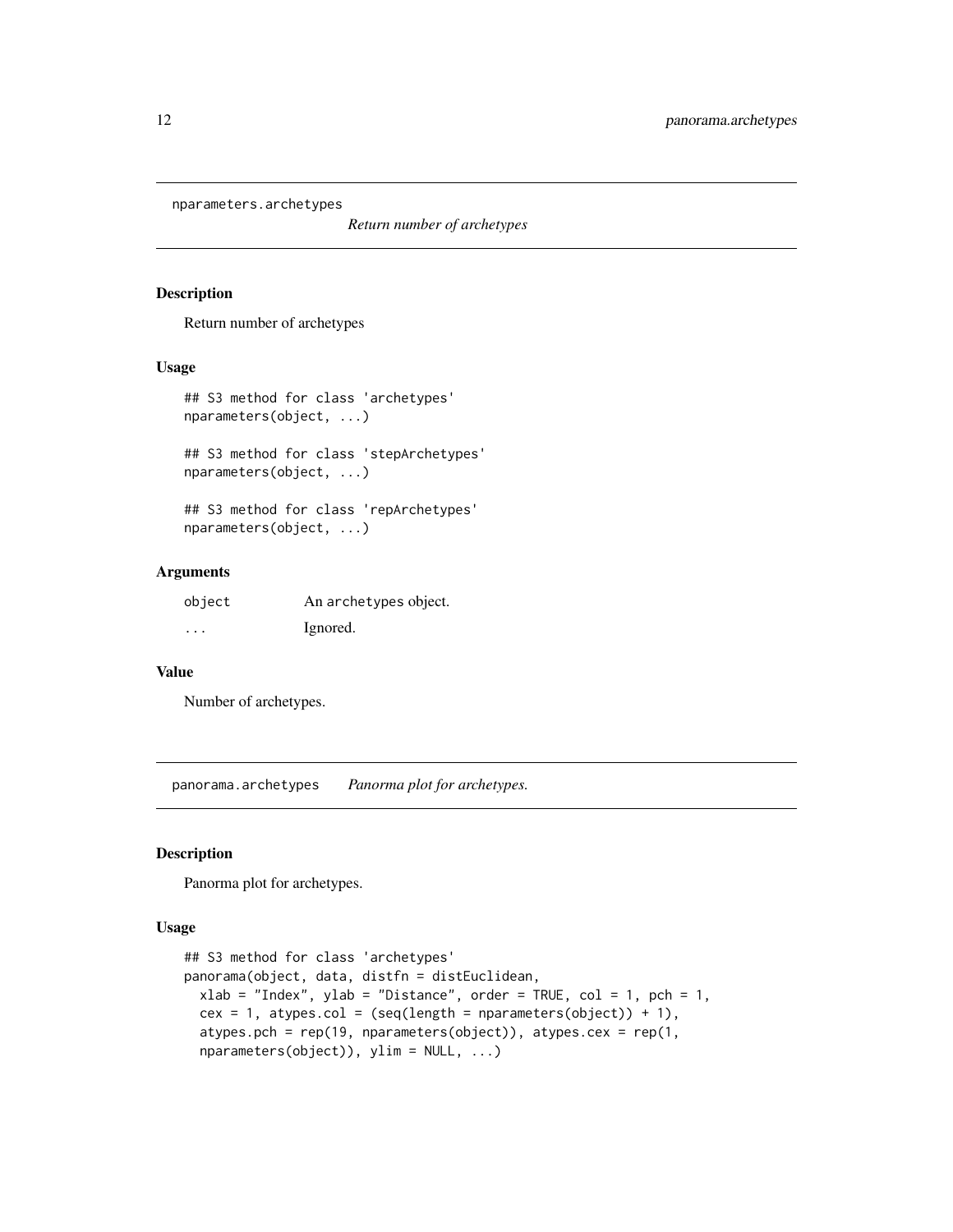<span id="page-12-0"></span>

| object     | An archetypes-related object.             |
|------------|-------------------------------------------|
| data       | A matrix or data frame.                   |
| distfn     | Distance function.                        |
| xlab       | Label of xaxis.                           |
| ylab       | Label of yaxis.                           |
| order      | Order the distances.                      |
| col        | Color of distances.                       |
| pch        | Plot character of distances.              |
| cex        | magnification of the distances.           |
| atypes.col | Color of archetype distances.             |
| atypes.pch | Plot character of archetype distances.    |
| atypes.cex | Magnification of the archetype distances. |
| ylim       | The y limits of the plot.                 |
| .          | Passed to the underlying plot call.       |

# Examples

```
## Not run:
 data(toy)
  a <- archetypes(toy, 3)
  panorama(a, toy)
  ## See demo(robust-ozone).
## End(Not run)
```
parameters,archetypes-method *Return fitted archetypes*

# Description

Return fitted archetypes

```
## S4 method for signature 'archetypes'
parameters(object, ...)
## S4 method for signature 'stepArchetypes'
parameters(object, ...)
## S4 method for signature 'repArchetypes'
parameters(object, ...)
```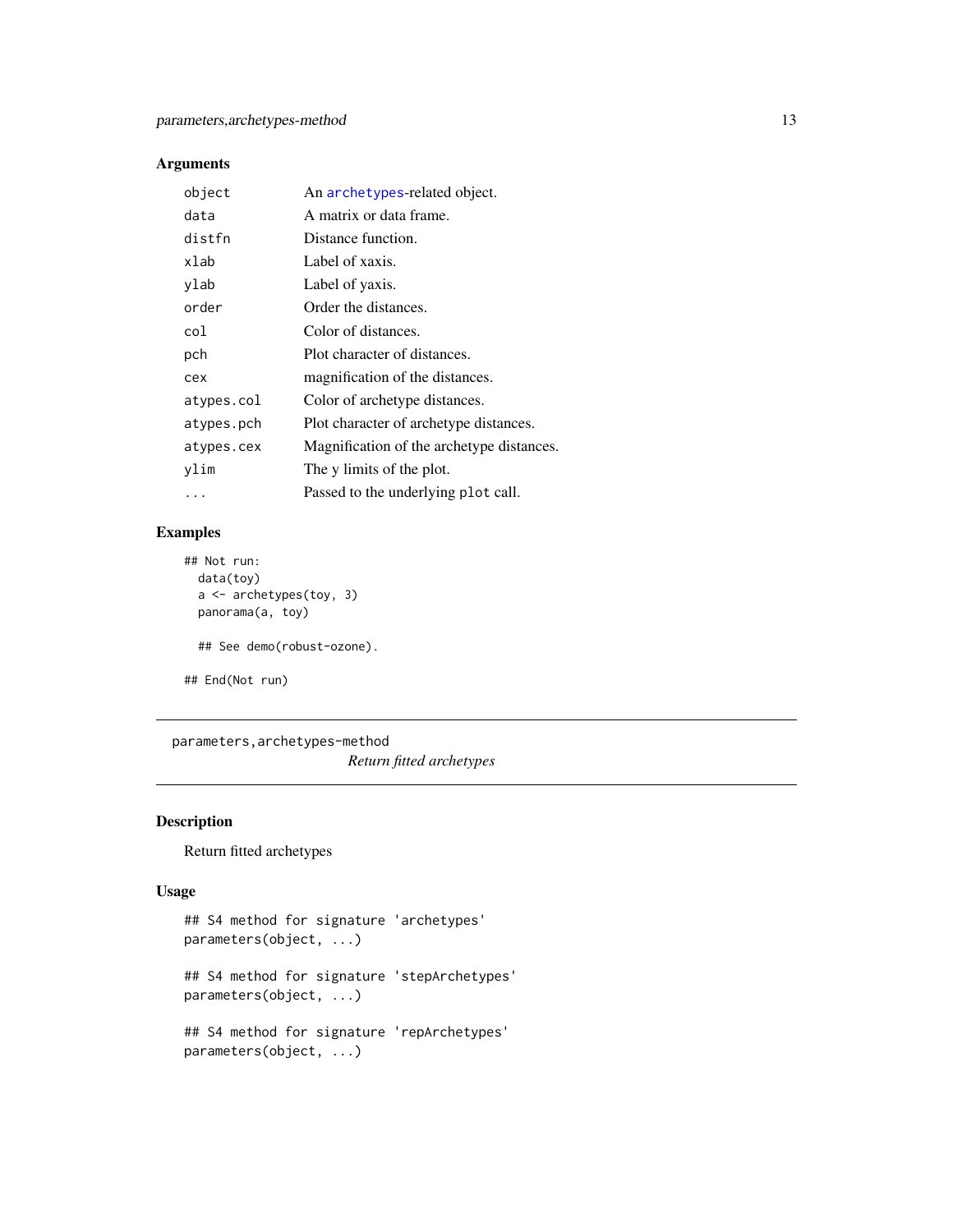<span id="page-13-0"></span>

| object  | An archetypes object. |
|---------|-----------------------|
| $\cdot$ | Ignored.              |

# Value

Matrix with  $k$  archetypes.

pcplot.archetypes *Parallel coordinates of data and archetypes.*

# Description

Parallel coordinates of data and archetypes.

# Usage

```
## S3 method for class 'archetypes'
pcplot(x, data, data,col = gray(0.7), data.lwd = 1,atypes.col = 2, atypes.lwd = 2, atypes.lty = 1, chull = NULL,
  chull.col = 1, chull.lwd = 2, chull.lty = 1, ...)
```
# Arguments

| X          | An archetypes object.                                                                     |
|------------|-------------------------------------------------------------------------------------------|
| data       | A matrix or data frame.                                                                   |
| data.col   | Color of data lines.                                                                      |
| data.lwd   | Width of data lines.                                                                      |
| atypes.col | Color of archetypes lines.                                                                |
| atypes.lwd | Width of archetypes lines.                                                                |
| atypes.lty | Type of archetypes lines.                                                                 |
| chull      | An integer vector giving the indices of the points from data lying on the convex<br>hull. |
| chull.col  | Color of convex hull lines.                                                               |
| chull.lwd  | Width of convex hull lines.                                                               |
| chull.lty  | Type of convex hull lines.                                                                |
| $\cdots$   | Passed to pcplot and lines. pcplot.                                                       |

# Value

Undefined.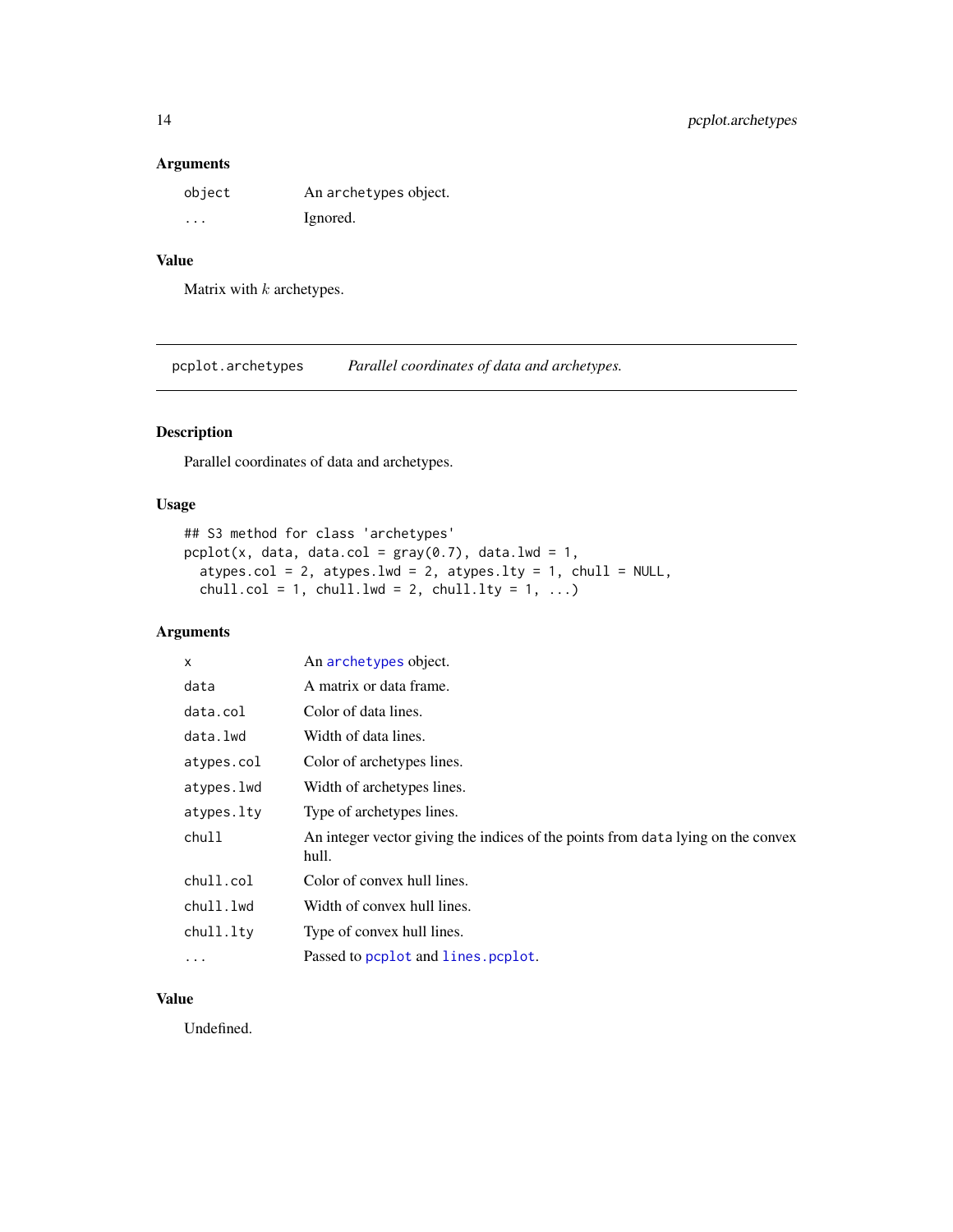<span id="page-14-0"></span>Code copied from function [parcoord](#page-0-0) of package MASS to simply play arround with the visualization of archetypes. At a later date, when it is clear which visualisation is the best, the functionality is probabibly merged with the original function or it is possible with parallel coordinate plots which are available et all.

#### Usage

## Default S3 method:  $pcplot(x, col = gray(0.7), lty = 1, var.label = TRUE,$  $rx = NULL, ...$ 

#### Arguments

| $\mathsf{x}$ | A $n \times m$ matrix or data frame who columns represent variables. Missing values<br>are allowed. |
|--------------|-----------------------------------------------------------------------------------------------------|
| col          | Line color.                                                                                         |
| lty          | Line type.                                                                                          |
| var.label    | Axes labels.                                                                                        |
| rx.          | A $2 \times m$ matrix with ranges for each dimension.                                               |
| .            | Passed to the underlying matplot function.                                                          |

#### Value

Undefined.

predict.archetypes *Predict method for archetypal analysis fits*

#### Description

This method produces predicted alpha coefficients for new data.

```
## S3 method for class 'archetypes'
predict(object, newdata, ...)
```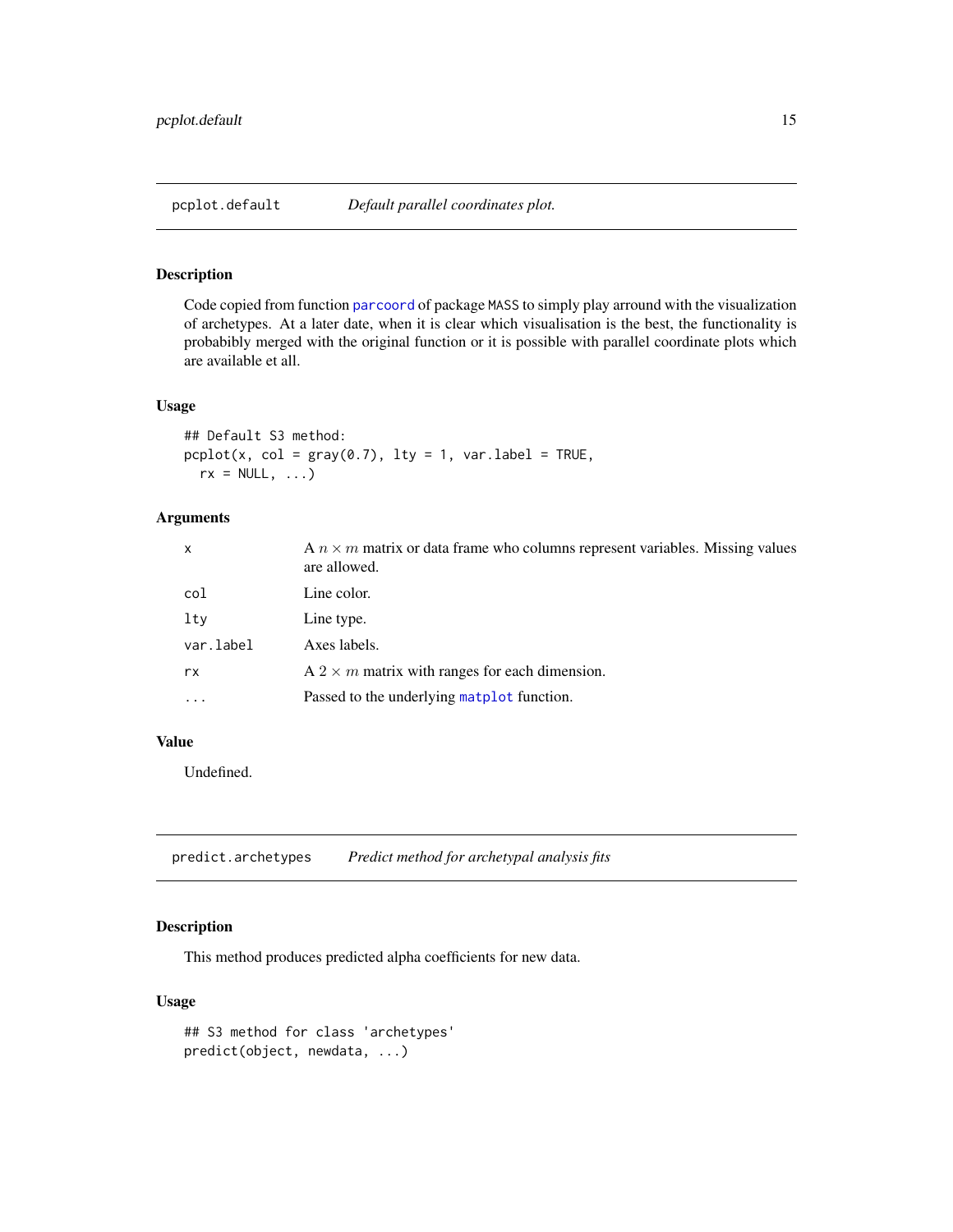<span id="page-15-0"></span>

| obiect                  | An archetypes object; currently only original-family objects.       |
|-------------------------|---------------------------------------------------------------------|
| newdata                 | A data frame with data for which to predict the alpha coefficients. |
| $\cdot$ $\cdot$ $\cdot$ | Ignored.                                                            |

# Value

The predict alpha coefficients.

residuals.archetypes *Return residuals*

# Description

Return residuals

# Usage

## S3 method for class 'archetypes' residuals(object, ...)

# Arguments

| object | An archetypes object. |
|--------|-----------------------|
| .      | Ignored.              |

# Value

Matrix with residuals.

<span id="page-15-1"></span>robustArchetypes *Robust archetypes*

# Description

Robust archetypes

```
robustArchetypes(data, k, familyBlocks = list(), ...)
```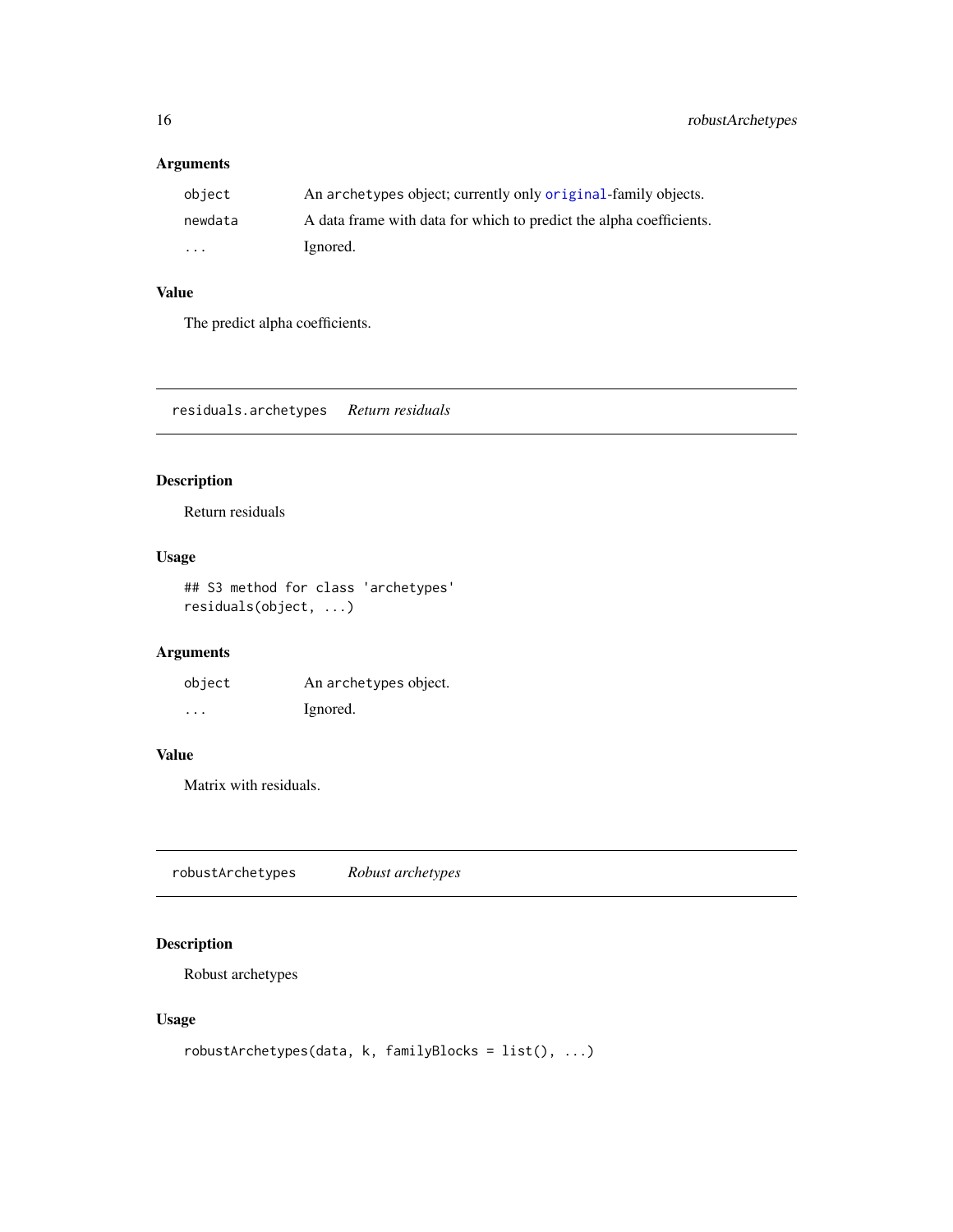<span id="page-16-0"></span>

| familyBlocks | Exchange predefined family blocks; see archetypesFamily. |
|--------------|----------------------------------------------------------|
| data         | A numeric $n \times m$ data matrix.                      |
| k            | The number of archetypes.                                |
| $\cdot$      | Additional arguments for family blocks.                  |

# Value

An object of class robustArchetypes and [as.archetypes](#page-5-1).

# See Also

Other archetypes: [archetypesFamily](#page-3-1); [archetypes](#page-1-1); [as.archetypes](#page-5-1); [weightedArchetypes](#page-23-1)

# rss *Defined generics*

#### <span id="page-16-1"></span>Description

Generics defined by the archetypes package.

Return number of parameters

Return best model

Panorama

Parallel coordinates plot

# Usage

```
rss(object, ...)
```
nparameters(object, ...)

```
bestModel(object, ...)
```
panorama(object, ...)

pcplot(x, ...)

| object | An object        |
|--------|------------------|
| .      | Futher arguments |
| X      | An object.       |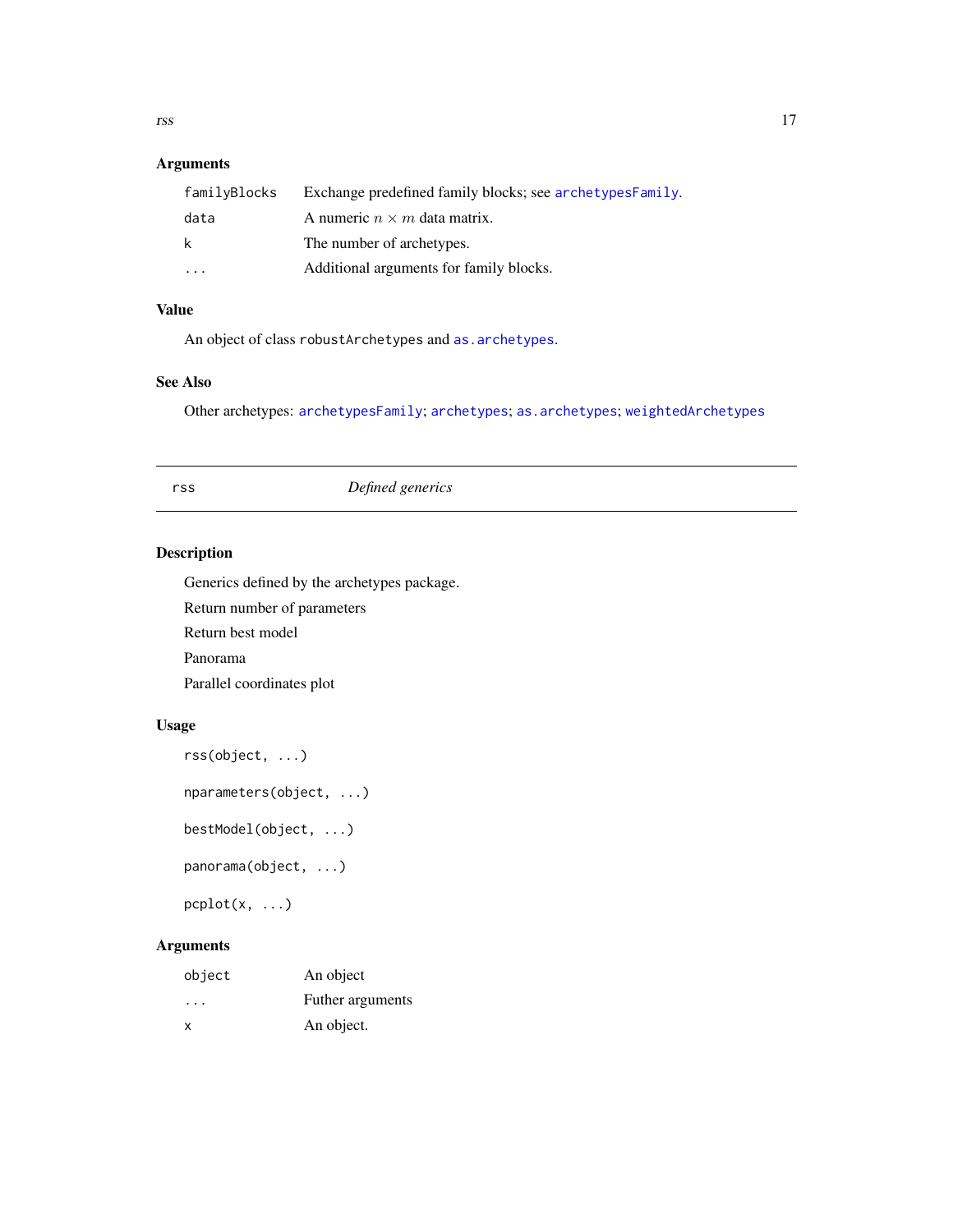<span id="page-17-1"></span><span id="page-17-0"></span>

Return residual sum of squares

#### Usage

```
## S3 method for class 'archetypes'
rss(object, type = c("scaled", "single", "global"), ...)
## S3 method for class 'stepArchetypes'
rss(object, ...)
## S3 method for class 'repArchetypes'
rss(object, ...)
```
# Arguments

| object | An archetypes object.                |
|--------|--------------------------------------|
| type   | Return scaled, single or global RSS. |
| .      | Ignored.                             |

#### Value

Residual sum of squares.

screeplot.stepArchetypes

*Screeplot of stepArchetypes.*

#### Description

Screeplot draws the residual sum of square curve based on the best model of each step.

#### Usage

```
## S3 method for class 'stepArchetypes'
screeplot(x, type = c("lines", "barplot"), ...)
```

| x                       | A stepArchetypes object.             |
|-------------------------|--------------------------------------|
| type                    | Draw lines or a barplot.             |
| $\cdot$ $\cdot$ $\cdot$ | Passed to underlying plot functions. |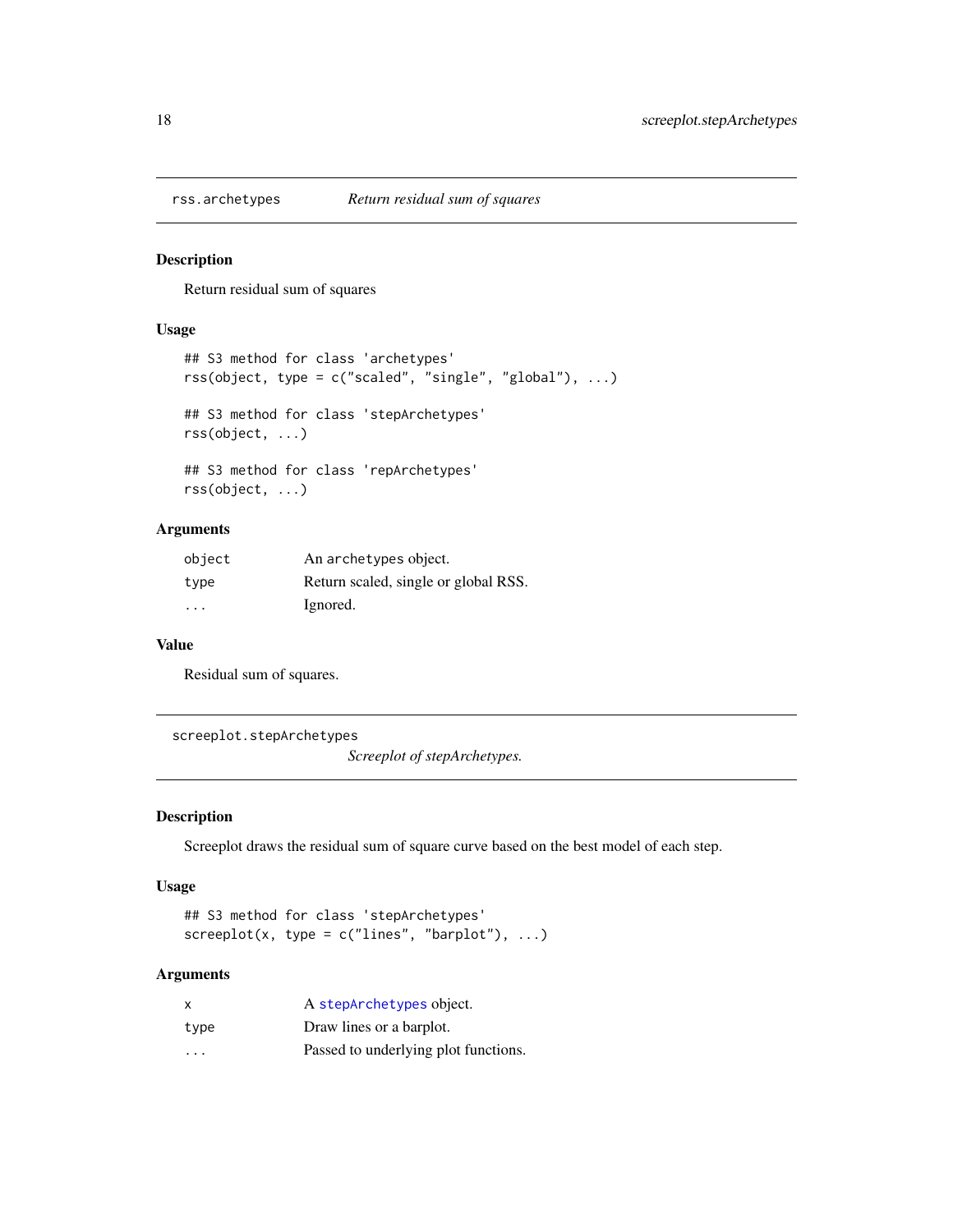#### <span id="page-18-0"></span>simplexplot 19

#### Value

Undefined.

simplexplot *Simplex visualization*

#### Description

The stochastic nature of the alpha coefficients implies that they exist on a standard (K-1)-simplex with the K archetypes Z as the corners, and the coefficients as the coordinate with respect to these corners. A standard simplex can be projected to two dimensions via a skew orthogonal projection, where all the vertices of the simplex are shown on a circle connected by edges. The individual alpha coefficients can be then projected into this circle.

#### Usage

```
simplexplot(object, radius = 10, order = NULL, labels_cex = 1,
  labels = NULL, show_labels = TRUE, points_col = "#00000044",points_pch = 19, points_cex = 1, projection = simplex_projection,
  show_points = TRUE, show_circle = TRUE, circle_col = "lightgray",
  show_edges = TRUE, edges_col = "lightgray", show_direction = FALSE,
  direction_length = 1, directions\_col = points\_col, ...)
```

| object           | An archetypes object                           |  |
|------------------|------------------------------------------------|--|
| radius           | Radius of the projection                       |  |
| order            | Order of the archetypes                        |  |
| labels_cex       | Label expansion                                |  |
| labels           | Labels                                         |  |
| show_labels      | Show labels                                    |  |
| points_col       | Color of the points                            |  |
| points_pch       | Plot character of the points                   |  |
| points_cex       | Character expansion of the points              |  |
| projection       | Projection function; see archmap_projections   |  |
| show_points      | Show the points                                |  |
| show_circle      | Show the circle                                |  |
| circle_col       | Color of the circle                            |  |
| show_edges       | Show the edges                                 |  |
| edges_col        | Color of the edges                             |  |
| direction_length |                                                |  |
|                  | Expansion of the direction pointers            |  |
|                  | directions_col Color of the direction pointers |  |
|                  | show_direction Show direction pointers         |  |
| $\cdots$         | Additional arguments; currently ignored        |  |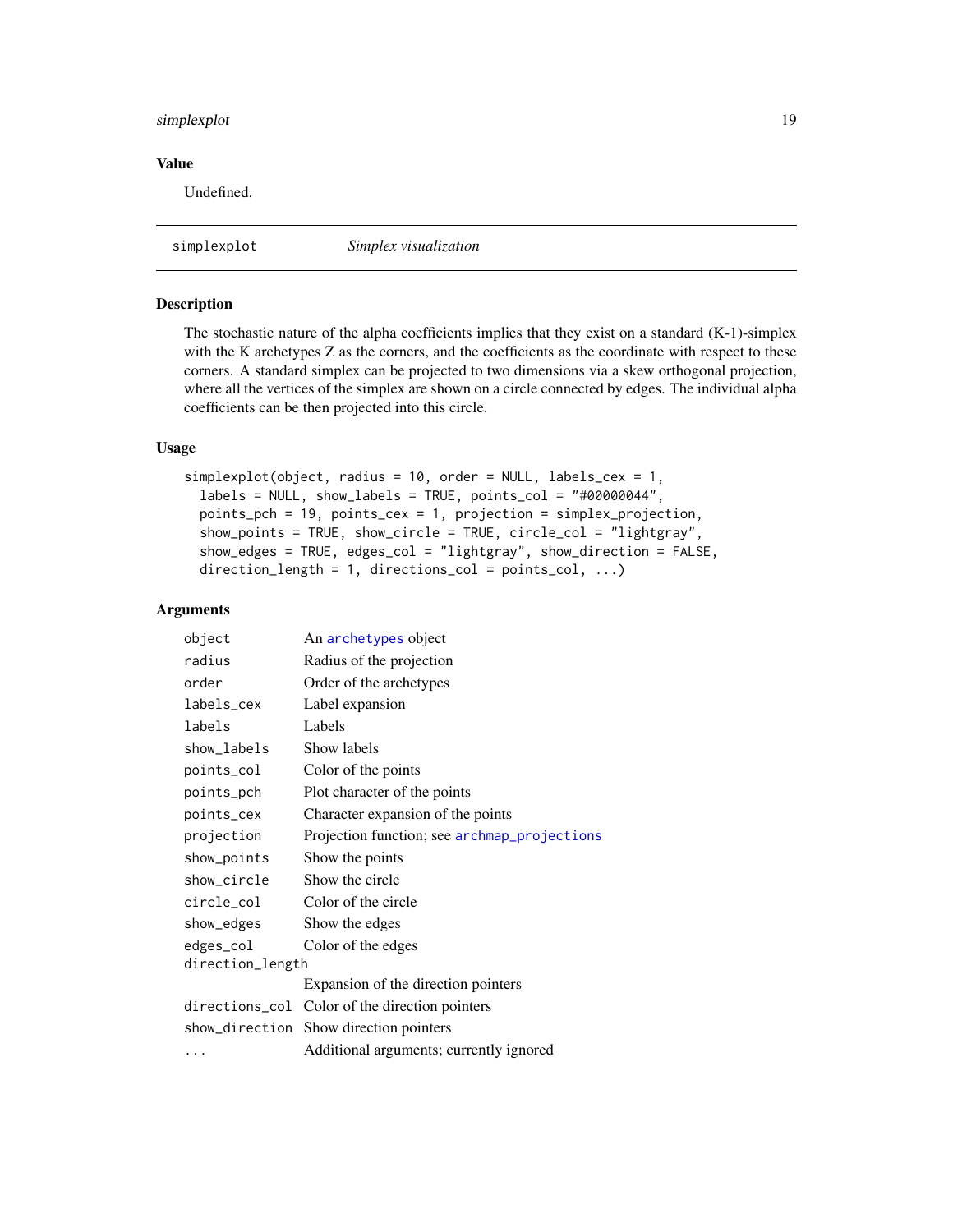Invisible list of all computed components needed for the simplex visualization.

#### References

See Section 6 in "Probabilistic Archetypal Analysis" by Seth and Eugster (2014), http://arxiv.org/abs/1312.7604.

#### Examples

```
### This example reproduces parts of the Figure 7 shown in
 ### "Probabilistic Archetypal Analysis" by Seth and Eugster (2014)
 data("toy", package = "archetypes")
 set.seed(1234); a3 <- archetypes(toy, k = 3)
 set.seed(1237); a4 <- archetypes(toy, k = 4)
 set.seed(1238); a5 <- archetypes(toy, k = 5)
 simplexplot(a3)
 simplexplot(a3, show_direction = TRUE, show_points = FALSE)
 simplexplot(a4, projection = tspsimplex_projection)
 simplexplot(a5, show_direction = TRUE, show_points = FALSE,
   direction_length = 2, directions_col = "black")
```
<span id="page-19-2"></span>simplex\_projection *Archetypal map projections*

# <span id="page-19-1"></span>Description

Archetypal map projections

# Usage

```
simplex\_projection(x, r = 10)
```

```
tspsimplex_projection(x, r = 10, equidist = FALSE, ...)
```
atypes\_projection(x)

| X        | Archetypes matrix                                                 |
|----------|-------------------------------------------------------------------|
| r        | Radius of the simplex projection                                  |
| equidist | Arrange archetypes equidistantly or in relation to their distance |
|          | Parameters for the solve_TSP function                             |

<span id="page-19-0"></span>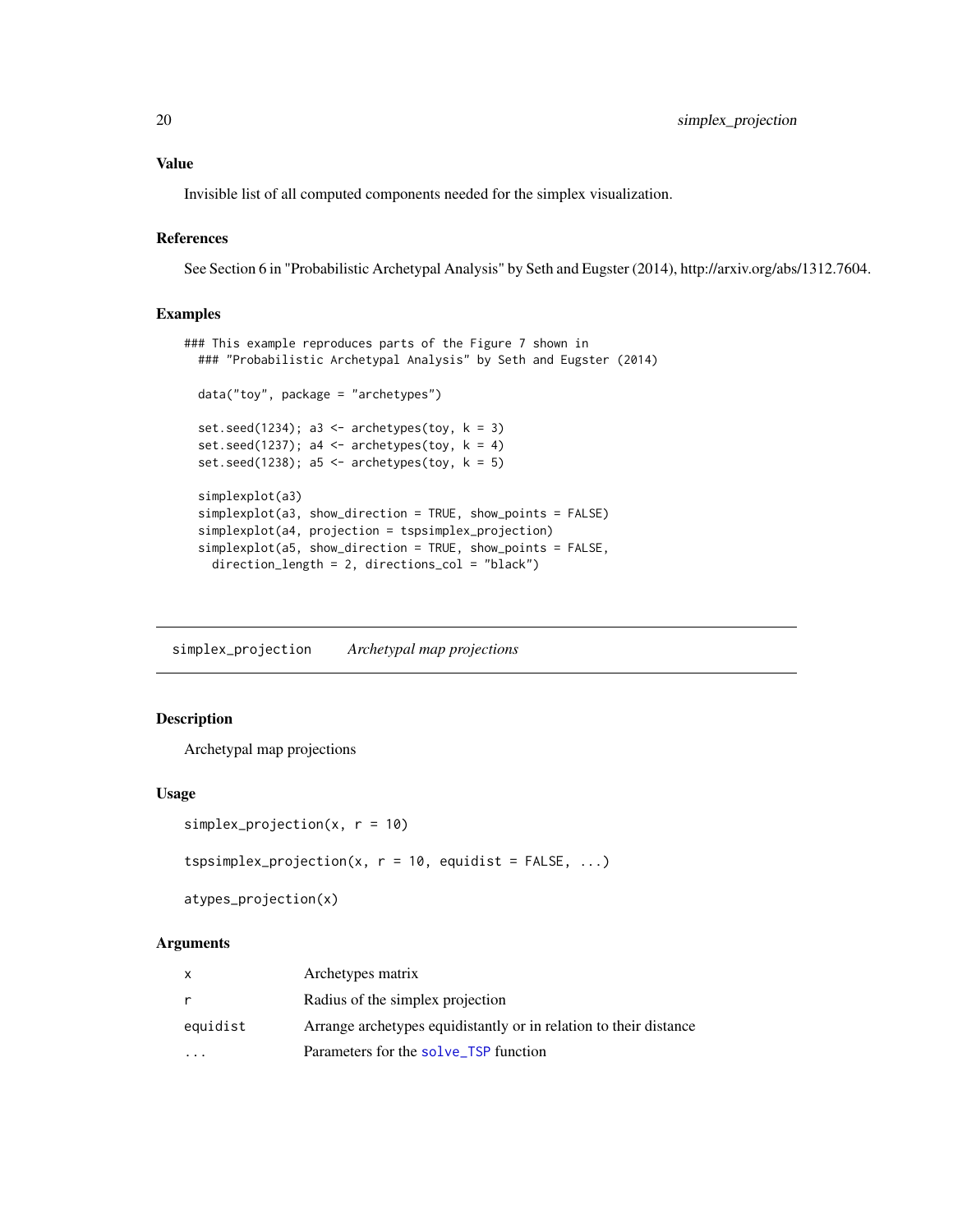#### <span id="page-20-0"></span>skel 21

# Value

Matrix with the projected archetypes

#### See Also

Other archmap: [archmap](#page-3-2)

<span id="page-20-1"></span>skel *Exploring relationships in body dimensions, skeletal measurements*

#### Description

Skeletal diameter measurements, as well as height and gender, are given for 507 physically active individuals - 247 men and 260 women.

This is a subset of the [body](#page-7-1) data set.

#### Usage

skel

# Format

A data.frame containing 507 observations of 11 variables.

#### References

Heinz, Peterson, Johnson and Kerk. "Exploring relationships in body dimensions". Journal of Statistics Education, 11(2). http://www.amstat.org/publications/jse/v11n2/datasets.heinz.html

#### See Also

body

skeletonplot *Skeleton plot.*

#### Description

Displays a schematic representation of skeleton data as available in dataset [skel](#page-20-1).

Displays a generic skeleton with annotations explaining the measurements available in data set [skel](#page-20-1).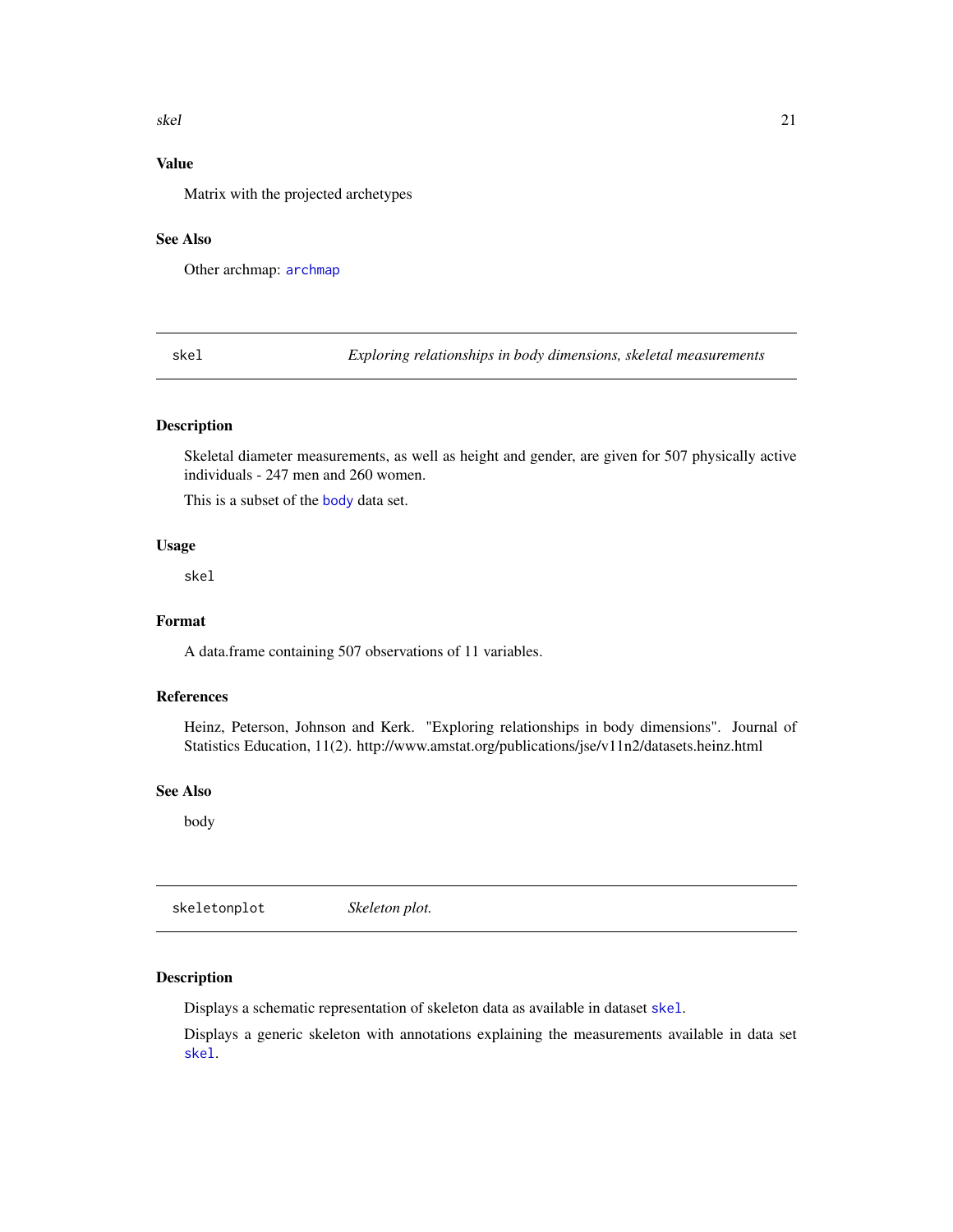#### <span id="page-21-0"></span>Usage

```
skeletonplot(x, skel.width = 100, skel.height = 200, ylab = "Height (cm)",
 base.radius = 2, xlab = "", xlim = (nrow(x) * c(0, skel<u>.width)),</u>
 ylim = c(0, skel.height), col = NULL, mtext = TRUE, skel.1wd = 1, ...)
```
jd()

# Arguments

| x           | Matrix or data frame of skeleton data.                |
|-------------|-------------------------------------------------------|
| skel.width  | Reference width for instance calculation.             |
| skel.height | Reference height for instance calculation.            |
| base.radius | Base radius for points.                               |
| xlab        | The x label of the plot.                              |
| vlab        | The y label of the plot.                              |
| xlim        | Numeric of length 2 giving the x limits for the plot. |
| ylim        | Numeric of length 2 giving the y limits for the plot. |
| col         | Color of the different parts of the skeleton.         |
| mtext       | Label archetypes.                                     |
| skel.lwd    | Line width of skeleton.                               |
|             | Passed to underlying canvas plot function.            |
|             |                                                       |

# Value

List of skeleton instances.

Generic skeleton instance.

# See Also

[skel](#page-20-1)

<span id="page-21-1"></span>

#### Description

Run archetypes algorithm repeatedly

```
stepArchetypes(..., k, nrep = 3, method = archetypes, verbose = TRUE)
```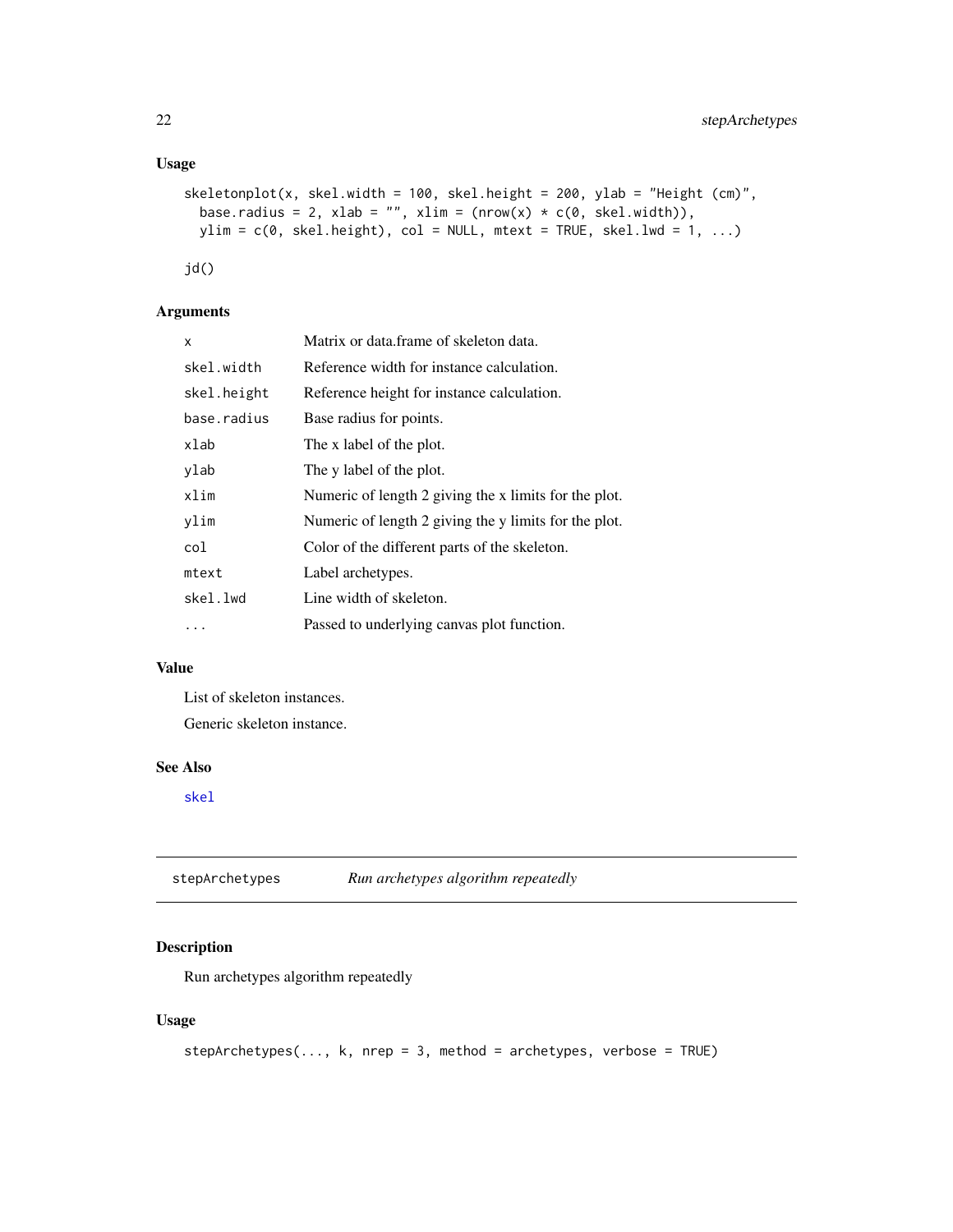<span id="page-22-0"></span>

| $\cdots$ | Passed to the specific archetype function.                                                   |
|----------|----------------------------------------------------------------------------------------------|
| k        | A vector of integers passed in turn to the k argument of archetypes.                         |
| nrep     | For each value of k run archetypes nrep times.                                               |
| method   | Archetypes function to use, typically archetypes, weightedArchetypes or<br>robustArchetypes, |
| verbose  | Show progress during exection.                                                               |

# Value

A list with k elements and class attribute stepArchetypes. Each element is a list of class repArchetypes with nrep elements; only for internal usage.

#### See Also

# [archetypes](#page-1-1)

#### Examples

```
## Not run:
 data(skel)
  skel2 <- subset(skel, select=-Gender)
  as <- stepArchetypes(skel2, k=1:5, verbose=FALSE)
  ## Residual sum of squares curve:
  screeplot(as)
  ## Select three archetypes and from that the best
  ## recurrence:
  a3 <- bestModel(as[[3]])
## End(Not run)
```
summary.stepArchetypes

```
Summary method for stepArchetypes object
```
# Description

Summary method for stepArchetypes object

```
## S3 method for class 'stepArchetypes'
summary(object, ...)
```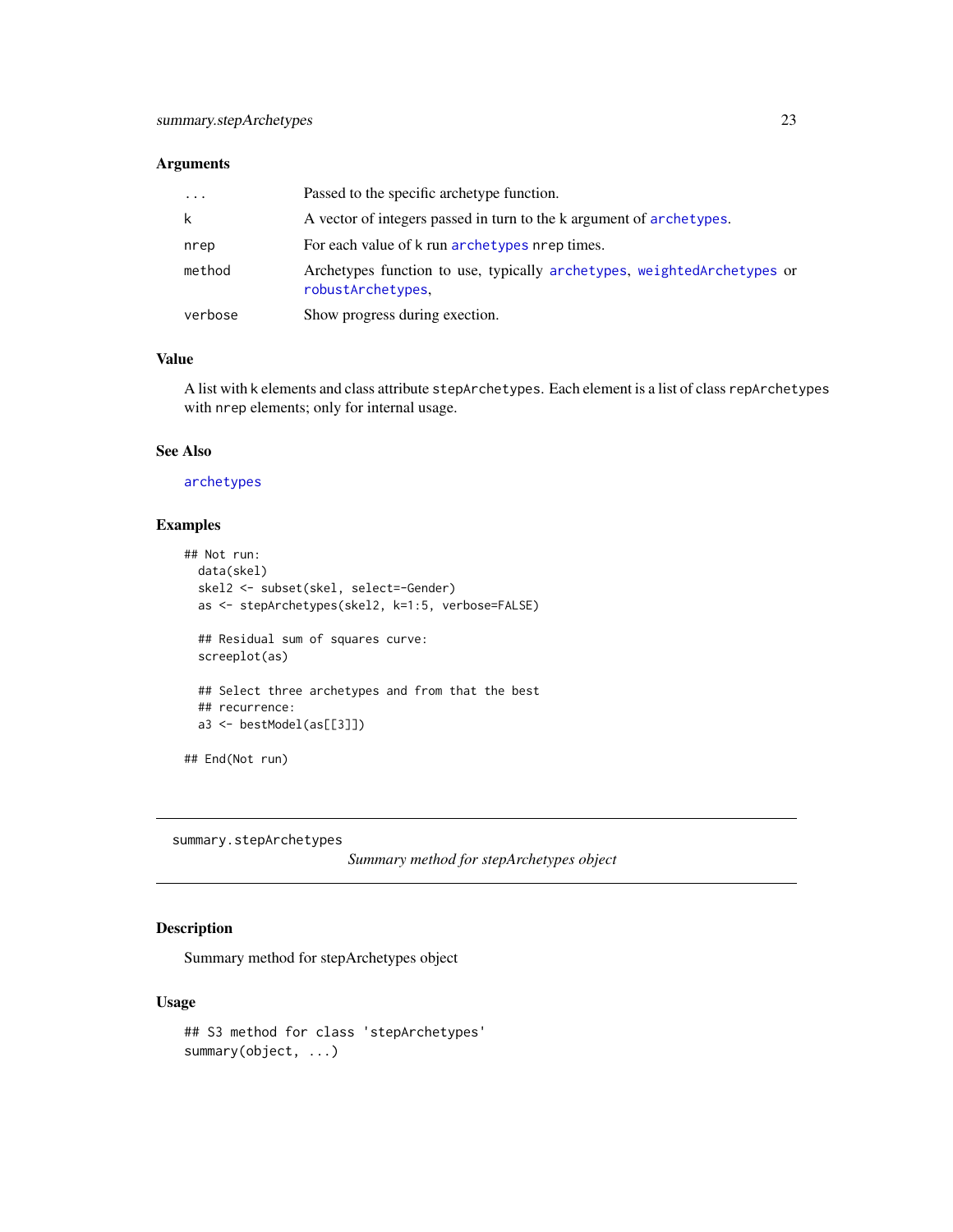| object   | A stepArchetypes object. |
|----------|--------------------------|
| $\cdots$ | Ignored.                 |

# Value

Undefined.

toy *Toy data set*

#### Description

A simple artificial two-dimensional data set.

#### Usage

toy

# Format

A data.frame containing 250 observations of 2 variables.

<span id="page-23-1"></span>weightedArchetypes *Weighted archetypes*

# Description

Weighted archetypes

#### Usage

```
weightedArchetypes(data, k, weights = NULL, familyBlocks = list(), ...)
```
# Arguments

| weights      | Data weights matrix.                                     |
|--------------|----------------------------------------------------------|
| familyBlocks | Exchange predefined family blocks; see archetypesFamily. |
| data         | A numeric $n \times m$ data matrix.                      |
| k            | The number of archetypes.                                |
|              | Additional arguments for family blocks.                  |

# Value

An object of class weightedArchetypes and [as.archetypes](#page-5-1).

<span id="page-23-0"></span>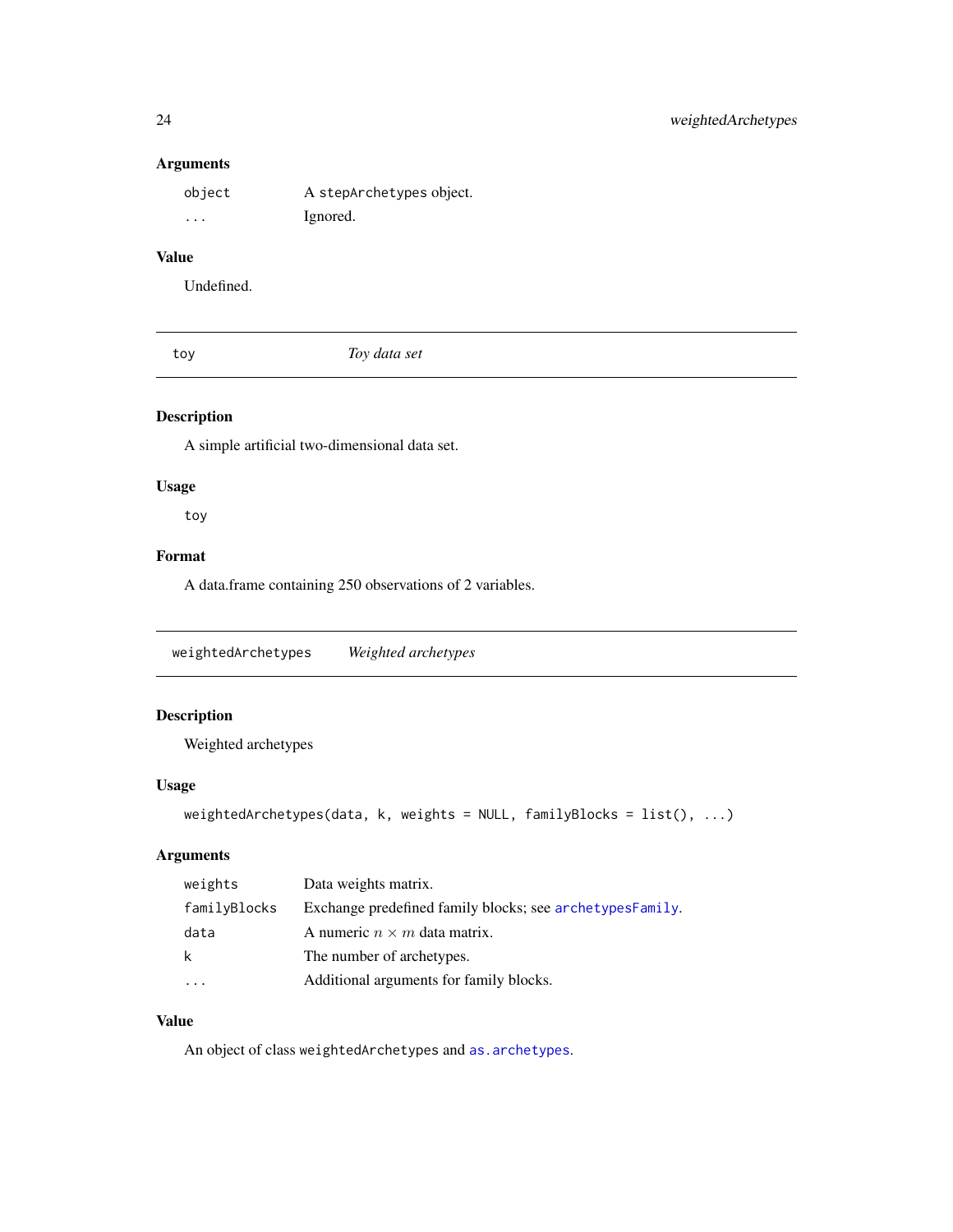#### <span id="page-24-0"></span>weights.archetypes 25

# See Also

Other archetypes: [archetypesFamily](#page-3-1); [archetypes](#page-1-1); [as.archetypes](#page-5-1); [robustArchetypes](#page-15-1)

<span id="page-24-1"></span>weights.archetypes *Return weights*

# Description

Return weights

#### Usage

```
## S3 method for class 'archetypes'
weights(object, type = c("weights", "reweights"), ...)
```
#### Arguments

| object                  | An archetypes object.                                                                                           |
|-------------------------|-----------------------------------------------------------------------------------------------------------------|
| type                    | Return global weights (weighted archetypes) or weights calculated during the<br>iterations (robust archetypes). |
| $\cdot$ $\cdot$ $\cdot$ | Ignored.                                                                                                        |

#### Value

Vector of weights.

xyplot *Two-dimensional plot.*

#### Description

Two-dimensional plot.

# Usage

xyplot(x, ...)

# Arguments

| x       | An object.         |
|---------|--------------------|
| $\cdot$ | Further arguments. |

# Value

Undefined.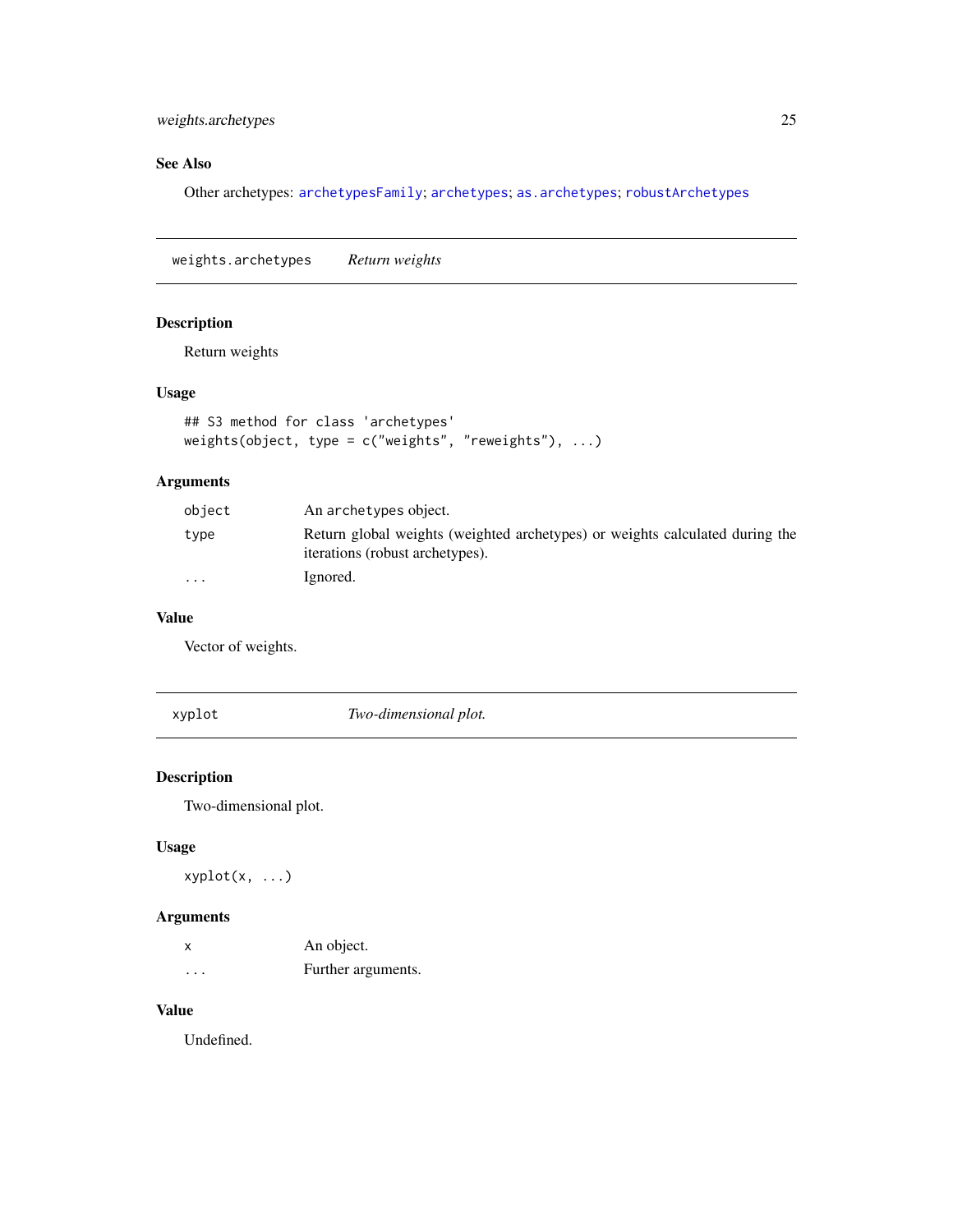<span id="page-25-1"></span><span id="page-25-0"></span>

Plot of two-dimensional data and archetypes.

#### Usage

```
## S3 method for class 'archetypes'
xyplot(x, y, data,col = 1, data.pch = 19,data.bg = NULL, atypes.col = 2, atypes.pch = 19, ahull.show = TRUE,
  ahull.col = atypes.col, chull = NULL, chull.col = gray(0.7),
  chull.pch = 19, adata.show = FALSE, adata.col = 3, adata.pch = 13,
 link.col = data.col, link.link.q = 1, ...
```
#### Arguments

| X          | An archetypes object.                                                                     |
|------------|-------------------------------------------------------------------------------------------|
| У          | A matrix or data frame.                                                                   |
| data.col   | Color of data points.                                                                     |
| data.pch   | Type of data points.                                                                      |
| data.bg    | Background of data points.                                                                |
| atypes.col | Color of archetypes points.                                                               |
| atypes.pch | Type of archetypes points.                                                                |
| ahull.show | Show approximated convex hull.                                                            |
| ahull.col  | Color of approximated convex hull line.                                                   |
| chull      | An integer vector giving the indices of the points from data lying on the convex<br>hull. |
| chull.col  | Color of convex hull points.                                                              |
| chull.pch  | Type of convex hull points.                                                               |
| adata.show | Show approximated data with link to the original data.                                    |
| adata.col  | Color of approximated data points.                                                        |
| adata.pch  | Type of approximated data points.                                                         |
| link.col   | Color of link between approximated and original data points.                              |
| link.lty   | Line type of link between approximated and original data points.                          |
| $\cdots$   | Passed to the underlying plot functions.                                                  |

#### Value

Undefined.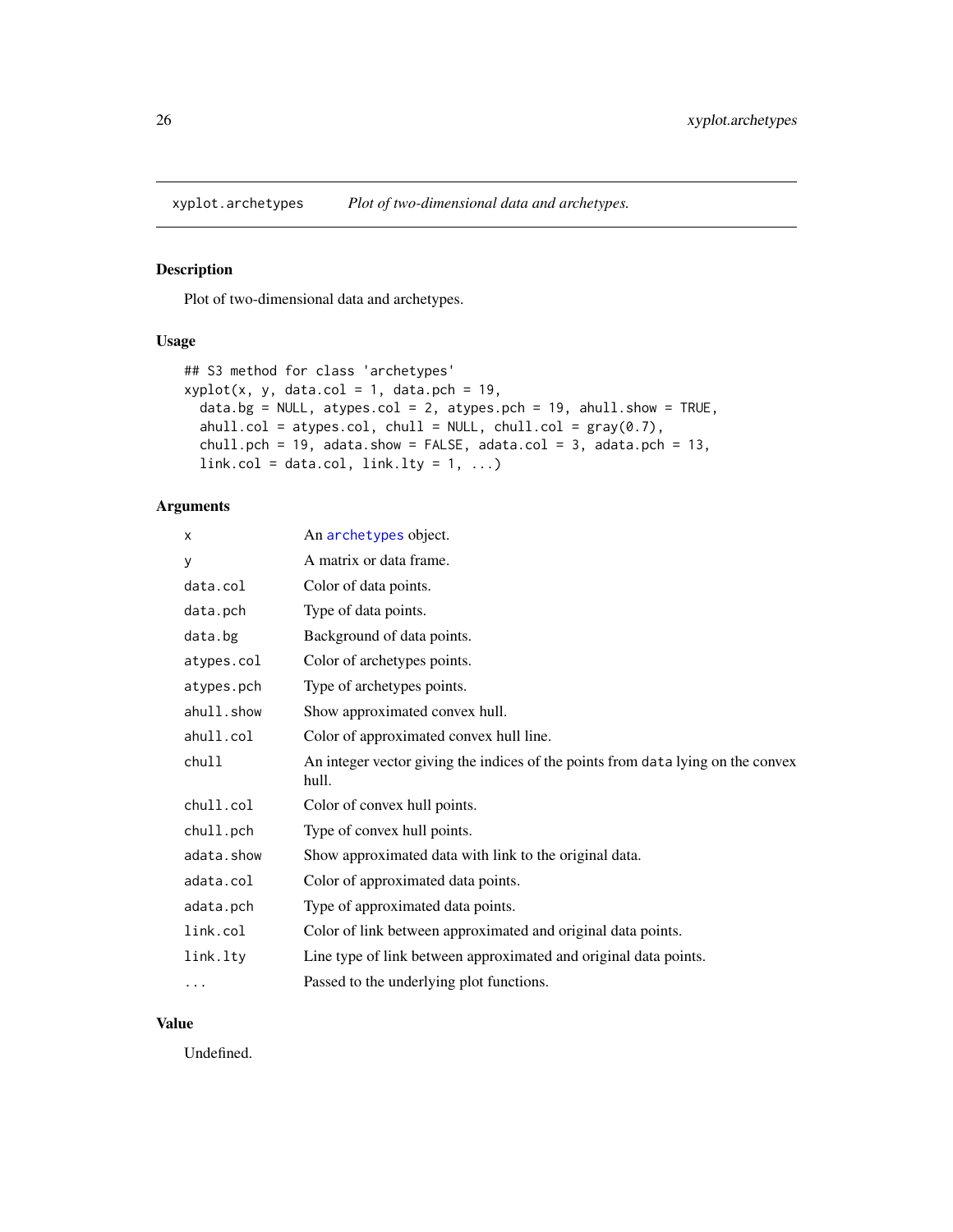# <span id="page-26-0"></span>Note

The link between approximated and original data is based on an idea and Matlab source code of Bernard Pailthorpe.

<span id="page-26-1"></span>xyplot.robustArchetypes

*Plot of two-dimensional data and robust archetypes.*

#### **Description**

Plot of two-dimensional data and robust archetypes.

#### Usage

## S3 method for class 'robustArchetypes'  $xyplot(x, y, ...)$ 

#### Arguments

|                      | An archetypes object.                                              |
|----------------------|--------------------------------------------------------------------|
|                      | A matrix or data frame.                                            |
| $\ddot{\phantom{0}}$ | Arguments of xyplot.weightedArchetypes and xyplot.robustArchetypes |

xyplot.stepArchetypes *Plot of two-dimensional data and stepArchetypes.*

#### Description

Plot of two-dimensional data and stepArchetypes.

```
## S3 method for class 'stepArchetypes'
xyplot(x, y, data,col = gray(0.7), data.pch = 19,atypes.col = (seq_length(x) * length(x[[1]])) + 1), atypes.pch = 19,
  abull.show = TRUE, abull,col = atypes,col, ...)
```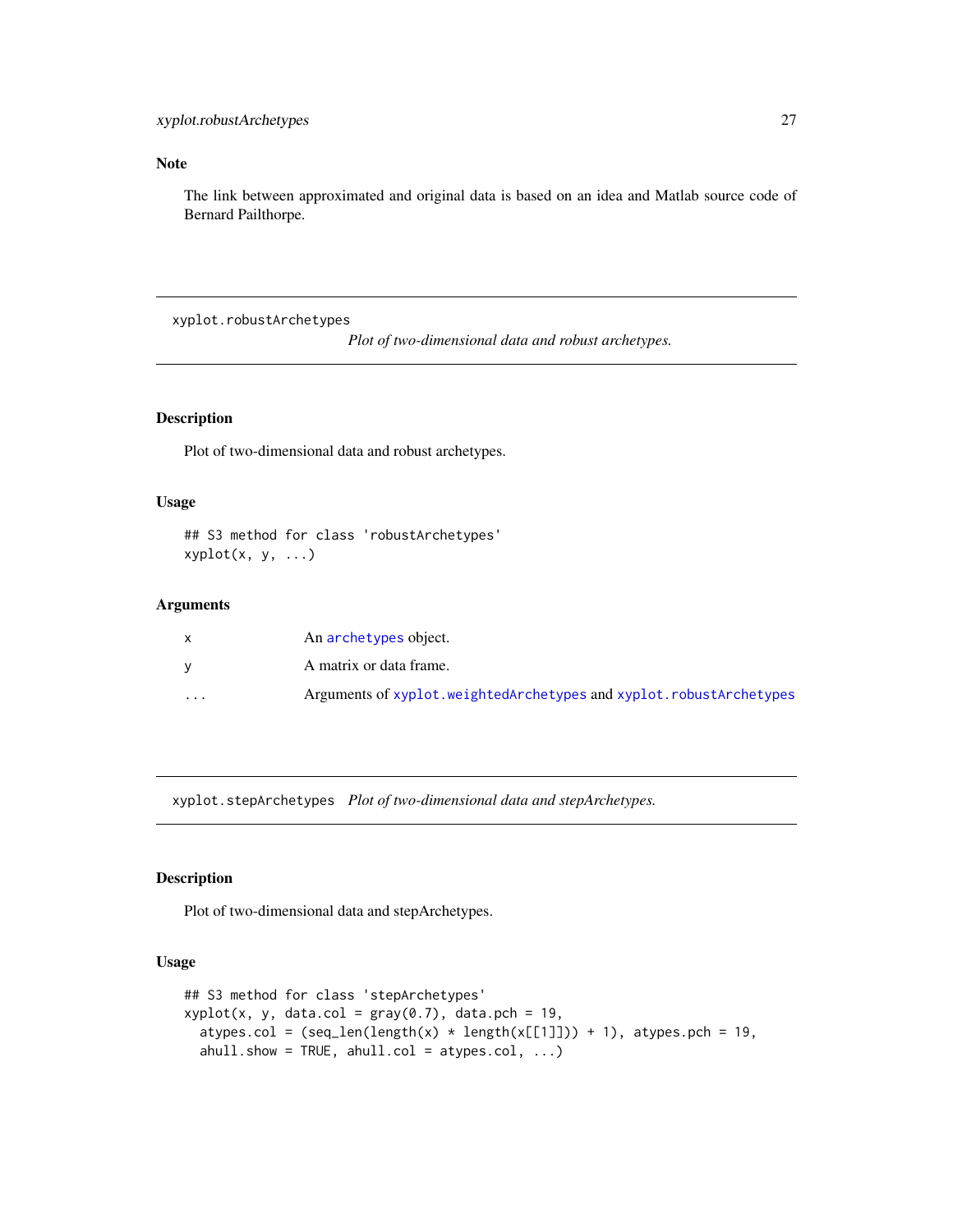| x          | An stepArchetypes object.                |
|------------|------------------------------------------|
| у          | A matrix or data frame.                  |
| data.col   | Color of data points.                    |
| data.pch   | Type of data points.                     |
| atypes.col | Color of archetypes points.              |
| atypes.pch | Type of archetypes points.               |
| ahull.show | Show approximated convex hull.           |
| ahull.col  | Color of approximated convex hull line.  |
|            | Passed to the underlying plot functions. |

# Value

Undefined.

<span id="page-27-1"></span>xyplot.weightedArchetypes

*Plot of two-dimensional data and weighted archetypes.*

# Description

Plot of two-dimensional data and weighted archetypes.

#### Usage

```
## S3 method for class 'weightedArchetypes'
xyplot(x, y, data,col = 1, data.pch = 21,data.bg = gray, link.col = NULL, link.lty = NULL,weights.type = "weights", \ldots)
```

| $\mathsf{x}$ | An archetypes object.                                            |
|--------------|------------------------------------------------------------------|
| y            | A matrix or data frame.                                          |
| data.col     | Color of data points.                                            |
| data.pch     | Type of data points.                                             |
| data.bg      | Background of data points.                                       |
| link.col     | Color of link between approximated and original data points.     |
| link.lty     | Line type of link between approximated and original data points. |
| weights.type | Weights to display; see weights. archetypes.                     |
| $\cdots$     | Arguments of xyplot.archetypes.                                  |

<span id="page-27-0"></span>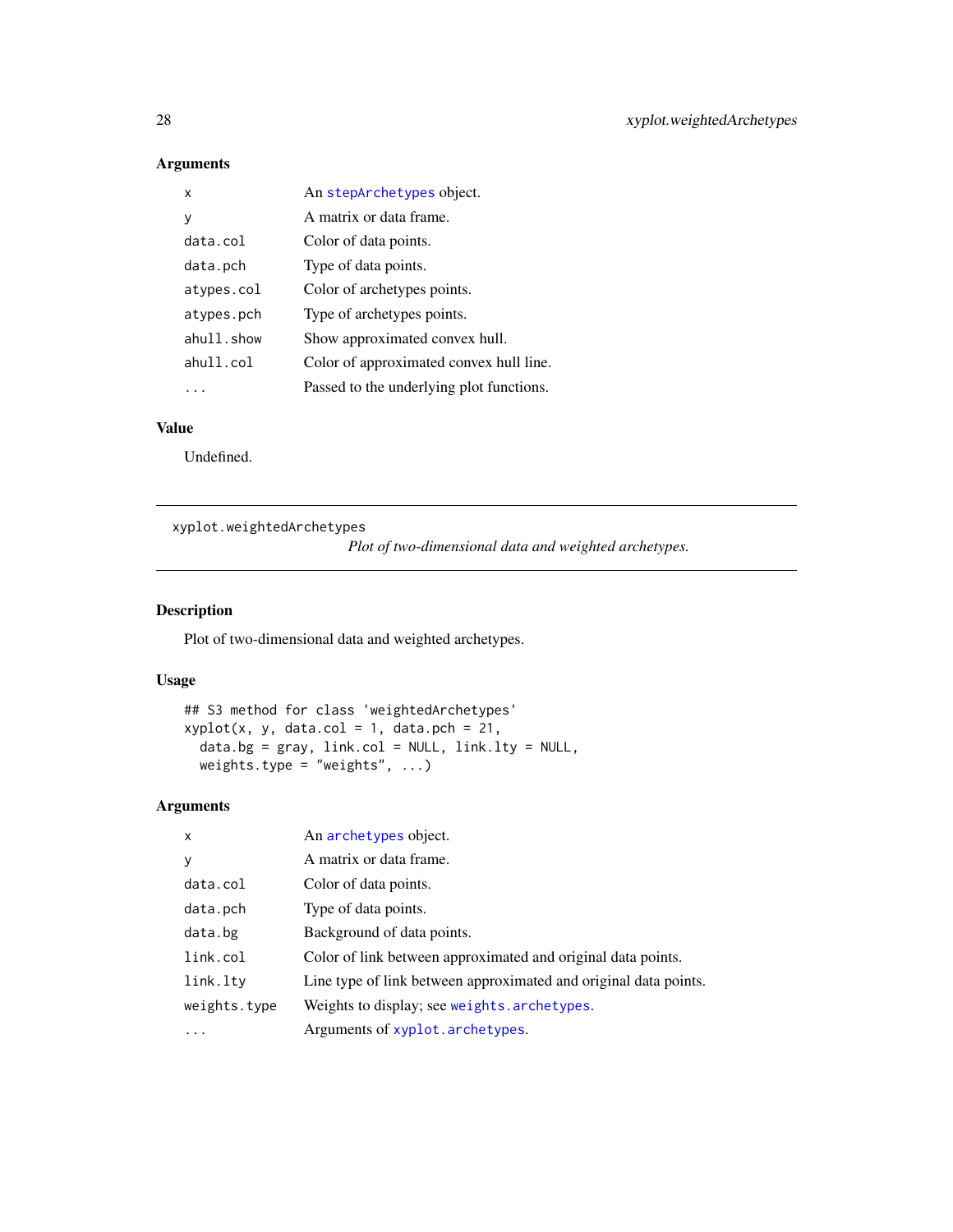<span id="page-28-0"></span>An extraction on a stepArchetypes object returns again a stepArchetypes object.

#### Usage

## S3 method for class 'stepArchetypes' x[i]

# Arguments

| A stepArchetypes object. |
|--------------------------|
| The indizes to extract.  |

#### Value

A stepArchetypes object containing only the parts defined in i.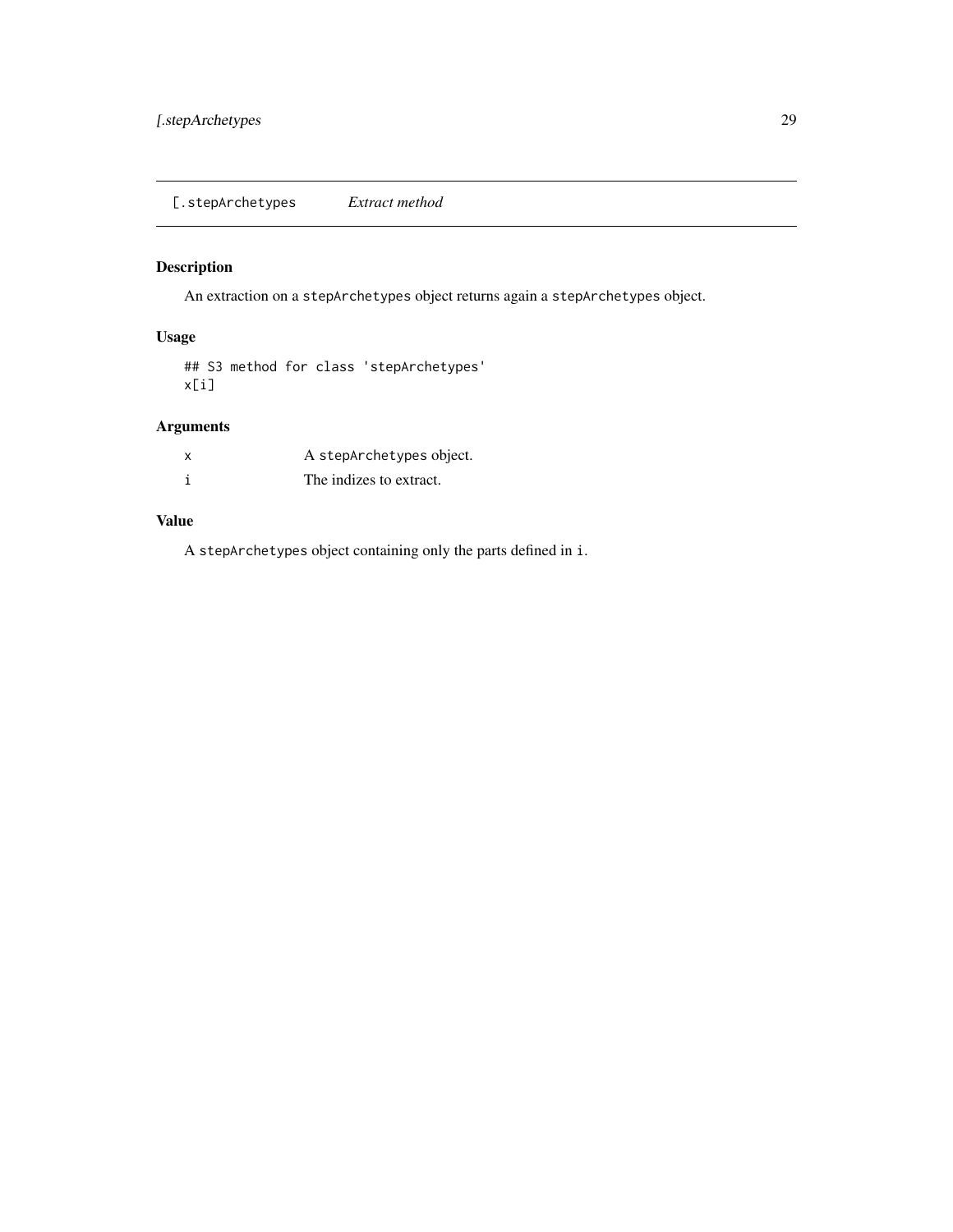# <span id="page-29-0"></span>**Index**

∗Topic datasets body, [8](#page-7-0) skel, [21](#page-20-0) toy, [24](#page-23-0) [.stepArchetypes, [29](#page-28-0) archetypes, [2,](#page-1-0) *[4](#page-3-0)[–7](#page-6-0)*, *[11](#page-10-0)*, *[13,](#page-12-0) [14](#page-13-0)*, *[17](#page-16-0)*, *[19](#page-18-0)*, *[23](#page-22-0)*, *[25](#page-24-0)[–28](#page-27-0)* archetypesFamily, *[3](#page-2-0)*, [4,](#page-3-0) *[6](#page-5-0)*, *[17](#page-16-0)*, *[24,](#page-23-0) [25](#page-24-0)* archmap, [4,](#page-3-0) *[21](#page-20-0)* archmap\_projections, *[5](#page-4-0)*, *[19](#page-18-0)* archmap\_projections *(*simplex\_projection*)*, [20](#page-19-0) as.archetypes, *[3,](#page-2-0) [4](#page-3-0)*, [6,](#page-5-0) *[17](#page-16-0)*, *[24,](#page-23-0) [25](#page-24-0)* atypes\_projection, *[5](#page-4-0)* atypes\_projection *(*simplex\_projection*)*, [20](#page-19-0)

barplot, *[7](#page-6-0)* barplot.archetypes, [7](#page-6-0) bestModel *(*rss*)*, [17](#page-16-0) bestModel.repArchetypes *(*bestModel.stepArchetypes*)*, [8](#page-7-0) bestModel.stepArchetypes, [8](#page-7-0) body, [8,](#page-7-0) *[21](#page-20-0)*

coef, *[6](#page-5-0)* coef.archetypes, [9](#page-8-0)

fitted.archetypes, [9](#page-8-0)

jd *(*skeletonplot*)*, [21](#page-20-0)

kappa.archetypes, [10](#page-9-0)

lines.pcplot, [10,](#page-9-0) *[14](#page-13-0)*

matlines, *[10](#page-9-0)* matplot, *[15](#page-14-0)* moviepcplot *(*movieplot*)*, [11](#page-10-0) movieplot, [11](#page-10-0)

movieplot2 *(*movieplot*)*, [11](#page-10-0)

nparameters *(*rss*)*, [17](#page-16-0) nparameters.archetypes, [12](#page-11-0) nparameters.repArchetypes *(*nparameters.archetypes*)*, [12](#page-11-0) nparameters.stepArchetypes *(*nparameters.archetypes*)*, [12](#page-11-0)

#### original, *[16](#page-15-0)*

panorama *(*rss*)*, [17](#page-16-0) panorama.archetypes, [12](#page-11-0) parameters, *[6](#page-5-0)* parameters,archetypes-method, [13](#page-12-0) parameters, repArchetypes-method *(*parameters,archetypes-method*)*, [13](#page-12-0) parameters,stepArchetypes-method *(*parameters,archetypes-method*)*, [13](#page-12-0) parameters-methods *(*parameters,archetypes-method*)*, [13](#page-12-0) parcoord, *[15](#page-14-0)* pcplot, *[14](#page-13-0)* pcplot *(*rss*)*, [17](#page-16-0) pcplot.archetypes, [14](#page-13-0) pcplot.default, [15](#page-14-0) predict.archetypes, [15](#page-14-0) residuals.archetypes, [16](#page-15-0) robustArchetypes, *[3,](#page-2-0) [4](#page-3-0)*, *[6](#page-5-0)*, [16,](#page-15-0) *[23](#page-22-0)*, *[25](#page-24-0)* rss, [17](#page-16-0) rss.archetypes, *[6](#page-5-0)*, [18](#page-17-0) rss.repArchetypes *(*rss.archetypes*)*, [18](#page-17-0)

rss.stepArchetypes *(*rss.archetypes*)*, [18](#page-17-0)

screeplot.stepArchetypes, [18](#page-17-0) simplex\_projection, *[5](#page-4-0)*, [20](#page-19-0) simplexplot, [19](#page-18-0)